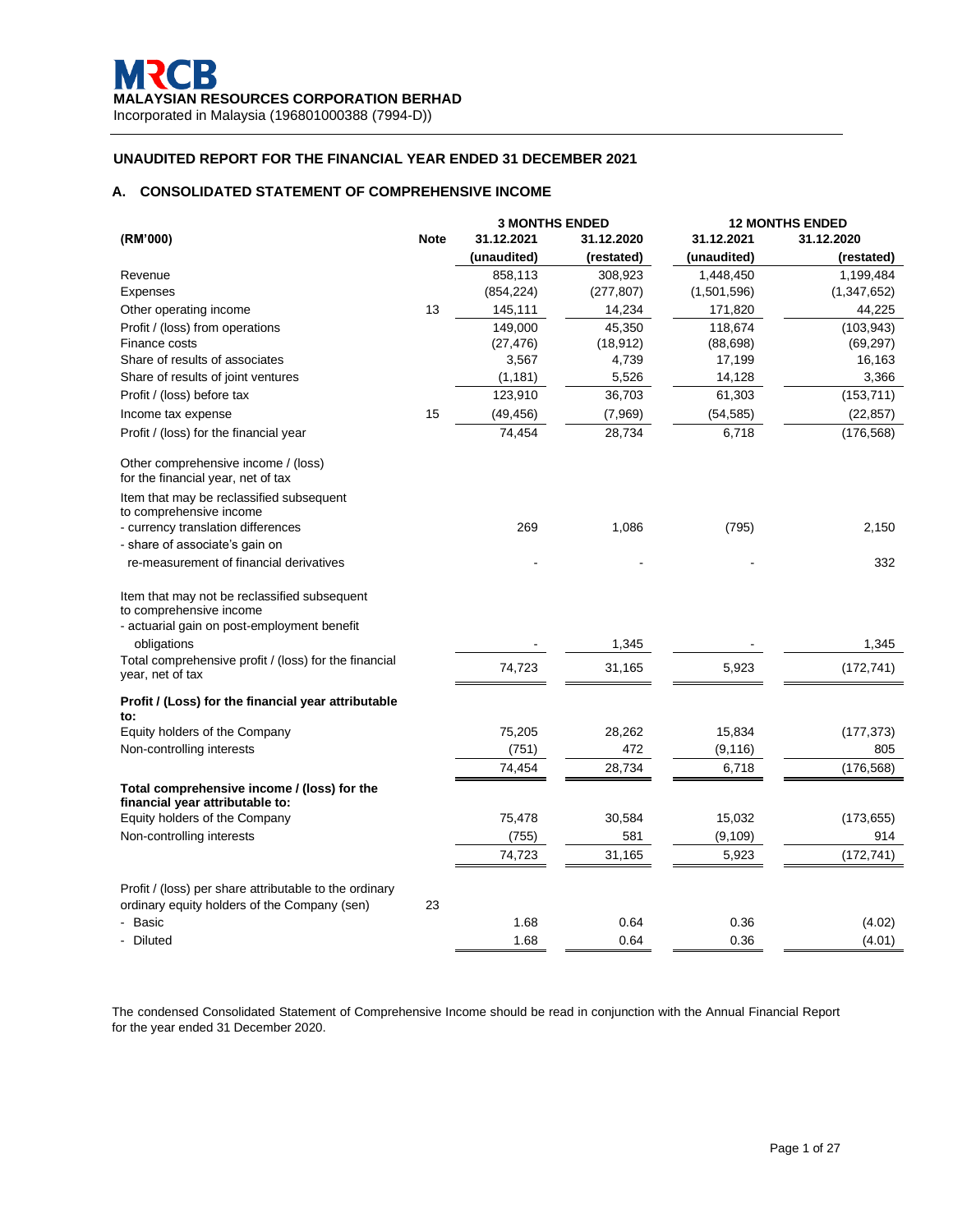# **B. CONSOLIDATED STATEMENT OF FINANCIAL POSITION**

|                                                       |             | As at       | As at      | As at      |
|-------------------------------------------------------|-------------|-------------|------------|------------|
| (RM'000)                                              | <b>Note</b> | 31.12.2021  | 31.12.2020 | 1.1.2020   |
|                                                       |             | (unaudited) | (restated) | (restated) |
| <b>ASSETS</b>                                         |             |             |            |            |
| <b>Non-current assets</b>                             |             |             |            |            |
| Property, plant and equipment                         |             | 704,207     | 683,581    | 600,431    |
| Investment properties                                 |             | 1,481,090   | 1,445,339  | 1,419,633  |
| Right-of-use assets                                   |             | 38,322      | 56,547     | 77,207     |
| Inventories                                           |             | 1,952,848   | 1,731,132  | 1,686,165  |
| Associates                                            |             | 473,898     | 478,695    | 467,541    |
| Joint ventures                                        |             | 287,126     | 335,769    | 295,148    |
| Long term loan and receivables                        |             | 220,132     | 224,326    | 242,767    |
| Amount due from joint ventures                        |             | 80,010      | 79,562     | 79,086     |
| Lease receivables                                     |             | 1,637       | 2,894      |            |
| Intangible assets                                     |             | 215,661     | 219,396    | 224,259    |
| Deferred tax assets                                   |             | 97,293      | 94,611     | 86,395     |
|                                                       |             | 5,552,224   | 5,351,852  | 5,178,632  |
| <b>Current assets</b>                                 |             |             |            |            |
| Inventories                                           |             | 857,676     | 816,111    | 927,778    |
| Trade and other receivables                           |             | 1,406,189   | 601,440    | 868,094    |
| Amount due from associates and joint ventures         |             | 20,493      | 15,578     | 139,472    |
| Contract assets                                       |             | 643,387     | 665,374    | 719,107    |
| Lease receivables                                     |             | 1,257       | 1,234      |            |
| Tax recoverable                                       |             | 22,723      | 19,189     | 19,060     |
| Financial assets at fair value through profit or loss |             | 102,659     | 302,997    | 889        |
| Deposits, cash and bank balances                      |             | 578,707     | 540,412    | 516,945    |
|                                                       |             | 3,633,091   | 2,962,335  | 3,191,345  |
|                                                       |             |             |            |            |
| Assets held for sale                                  |             |             |            | 77,679     |
| <b>TOTAL ASSETS</b>                                   |             | 9,185,315   | 8,314,187  | 8,447,656  |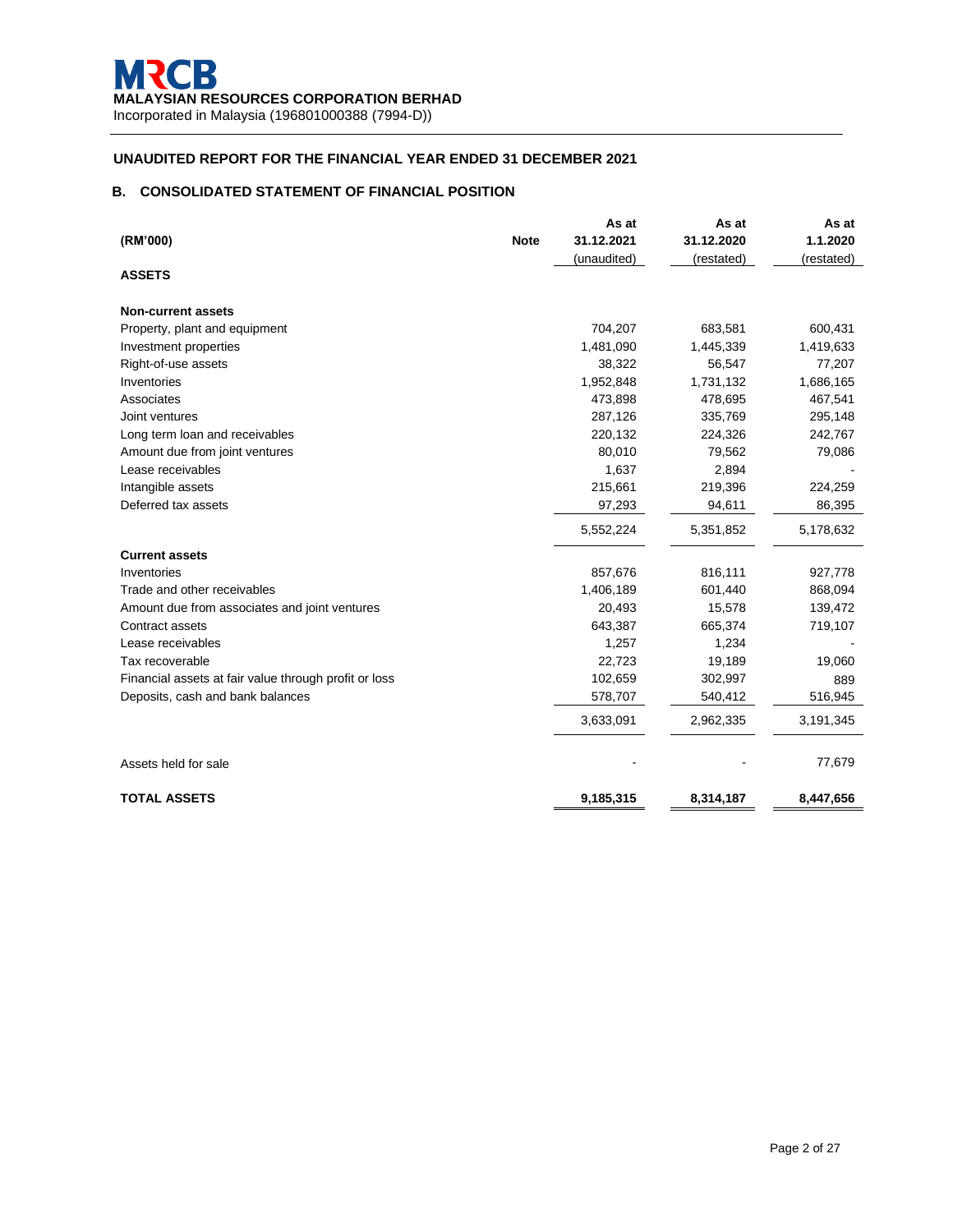# **B. CONSOLIDATED STATEMENT OF FINANCIAL POSITION (cont'd)**

|                                                         |             | As at       | As at      | As at      |
|---------------------------------------------------------|-------------|-------------|------------|------------|
| (RM'000)                                                | <b>Note</b> | 31.12.2021  | 31.12.2020 | 1.1.2020   |
|                                                         |             | (unaudited) | (restated) | (restated) |
| <b>EQUITY AND LIABILITIES</b>                           |             |             |            |            |
| Equity attributable to equity holders of the Company    |             |             |            |            |
| Share capital                                           |             | 4,356,106   | 4,331,702  | 4,331,702  |
| Retained earnings                                       |             | 160,529     | 213,721    | 434,564    |
| Other reserves                                          |             | (3,958)     | 5,211      | (844)      |
|                                                         |             | 4,512,677   | 4,550,634  | 4,765,422  |
| Non-controlling interests                               |             | 27,813      | 10,112     | 30,758     |
| <b>Total equity</b>                                     |             | 4,540,490   | 4,560,746  | 4,796,180  |
| <b>Non-current liabilities</b>                          |             |             |            |            |
| Post-employment benefit obligations                     |             | 17,406      | 18,540     | 20,673     |
| Long term borrowings                                    |             | 1,452,748   | 1,331,023  | 1,003,314  |
| Long term liabilities                                   |             | 365,282     | 388,098    | 367,918    |
| Government grant                                        |             | 130,063     | 130,919    | 131,541    |
| Deferred tax liabilities                                |             | 73,703      | 70,068     | 70,873     |
| <b>Contract liabilities</b>                             |             | 140,258     | 140,258    | 140,258    |
| Lease liabilities                                       |             | 31,003      | 40,624     | 58,118     |
|                                                         |             | 2,210,463   | 2,119,530  | 1,792,695  |
| <b>Current liabilities</b>                              |             |             |            |            |
| Trade and other payables                                |             | 1,754,901   | 960,525    | 952,868    |
| Current tax liabilities                                 |             | 23,533      | 13,773     | 4,265      |
| Short term borrowings                                   |             | 479,448     | 601,737    | 824,799    |
| <b>Contract liabilities</b>                             |             | 128,518     | 2,230      | 37,628     |
| Lease liabilities                                       |             | 9,099       | 19,053     | 20,979     |
| <b>Other liabilities</b>                                |             | 38,863      | 36,593     | 18,016     |
|                                                         |             | 2,434,362   | 1,633,911  | 1,858,555  |
| Liabilities associated with assets                      |             |             |            | 226        |
| held for sale                                           |             |             |            |            |
| <b>Total liabilities</b>                                |             | 4,644,825   | 3,753,441  | 3,651,476  |
| TOTAL EQUITY AND LIABILITIES                            |             | 9,185,315   | 8,314,187  | 8,447,656  |
| Net assets per share attributable to the equity holders |             |             |            |            |
| of the Company (sen)                                    |             | 101.0       | 103.1      | 108.0      |

The condensed Consolidated Statements of Financial Position should be read in conjunction with the Annual Financial Report for the year ended 31 December 2020.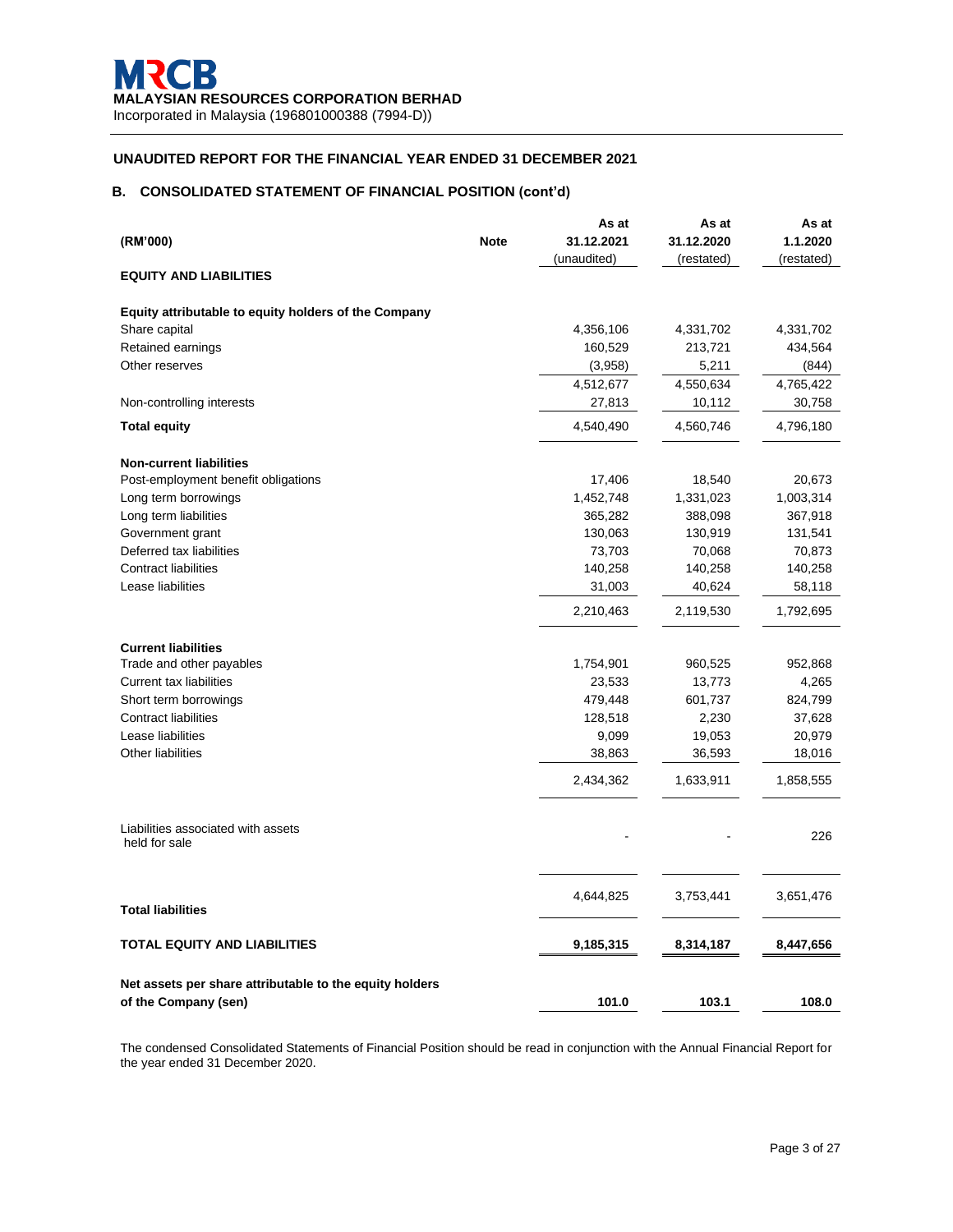# **C. CONSOLIDATED STATEMENT OF CASH FLOWS**

|                                                              | <b>12 MONTHS ENDED</b>    |                         |  |  |
|--------------------------------------------------------------|---------------------------|-------------------------|--|--|
| (RM'000)                                                     | 31.12.2021<br>(unaudited) | 31.12.2020<br>(audited) |  |  |
| <b>Operating activities</b>                                  |                           |                         |  |  |
| Cash receipts from customers                                 | 1,475,756                 | 1,313,029               |  |  |
| Cash paid to suppliers and employees                         | (1,610,286)               | (1,085,072)             |  |  |
| Cash (used in)/generated from operations                     | (134, 530)                | 227,957                 |  |  |
| Bank service charges paid                                    | (3,320)                   | (3,025)                 |  |  |
| Net taxes paid                                               | (45, 726)                 | (9,374)                 |  |  |
| Net cash (used in)/generated from operating activities       | (183, 576)                | 215,558                 |  |  |
| <b>Investing activities</b>                                  |                           |                         |  |  |
| Net proceeds from divestment of equity investments           |                           | 50,139                  |  |  |
| Settlement of amount due from a joint venture                |                           | 86,100                  |  |  |
| Dividend received                                            | 22,795                    | 24,415                  |  |  |
| Non-equity investments                                       | 177,620                   | (294, 289)              |  |  |
| Acquisition of subsidiaries                                  | 127,560                   |                         |  |  |
| Net cash generated from/(used in) investing activities       | 327,975                   | (133, 635)              |  |  |
| <b>Financing activities</b>                                  |                           |                         |  |  |
| Dividend paid to equity holders                              | (19,716)                  | (65, 680)               |  |  |
| Proceeds from borrowings                                     | 1,231,895                 | 1,333,773               |  |  |
| Repayment of borrowings                                      | (1, 241, 476)             | (1,254,614)             |  |  |
| Net shareholder's advances received                          |                           | (176)                   |  |  |
| Finance costs paid                                           | (76, 391)                 | (71, 759)               |  |  |
| Withdrawal of restricted cash                                | 10,281                    | 106,894                 |  |  |
| Net cash (used in)/generated from financing activities       | (95, 407)                 | 48,438                  |  |  |
| Increase in cash and cash equivalent                         | 48,992                    | 130,361                 |  |  |
| Cash and cash equivalents at beginning of the financial year | 431,287                   | 300,926                 |  |  |
| Foreign currency translation difference on opening balance   | (416)                     |                         |  |  |
| Cash and cash equivalent at end of financial year            | 479,863                   | 431,287                 |  |  |

### **For the purpose of the consolidated statements of cash flows, the cash and cash equivalents comprised the following:**

| Bank balances and deposits                              | 578.707   | 540.412   |
|---------------------------------------------------------|-----------|-----------|
| Less: Bank balances and deposits held as security value | (98, 844) | (109.125) |
|                                                         | 479.863   | 431,287   |

The condensed Consolidated Statement of Changes in Equity should be read in conjunction with the Annual Financial Report for the year ended 31 December 2020.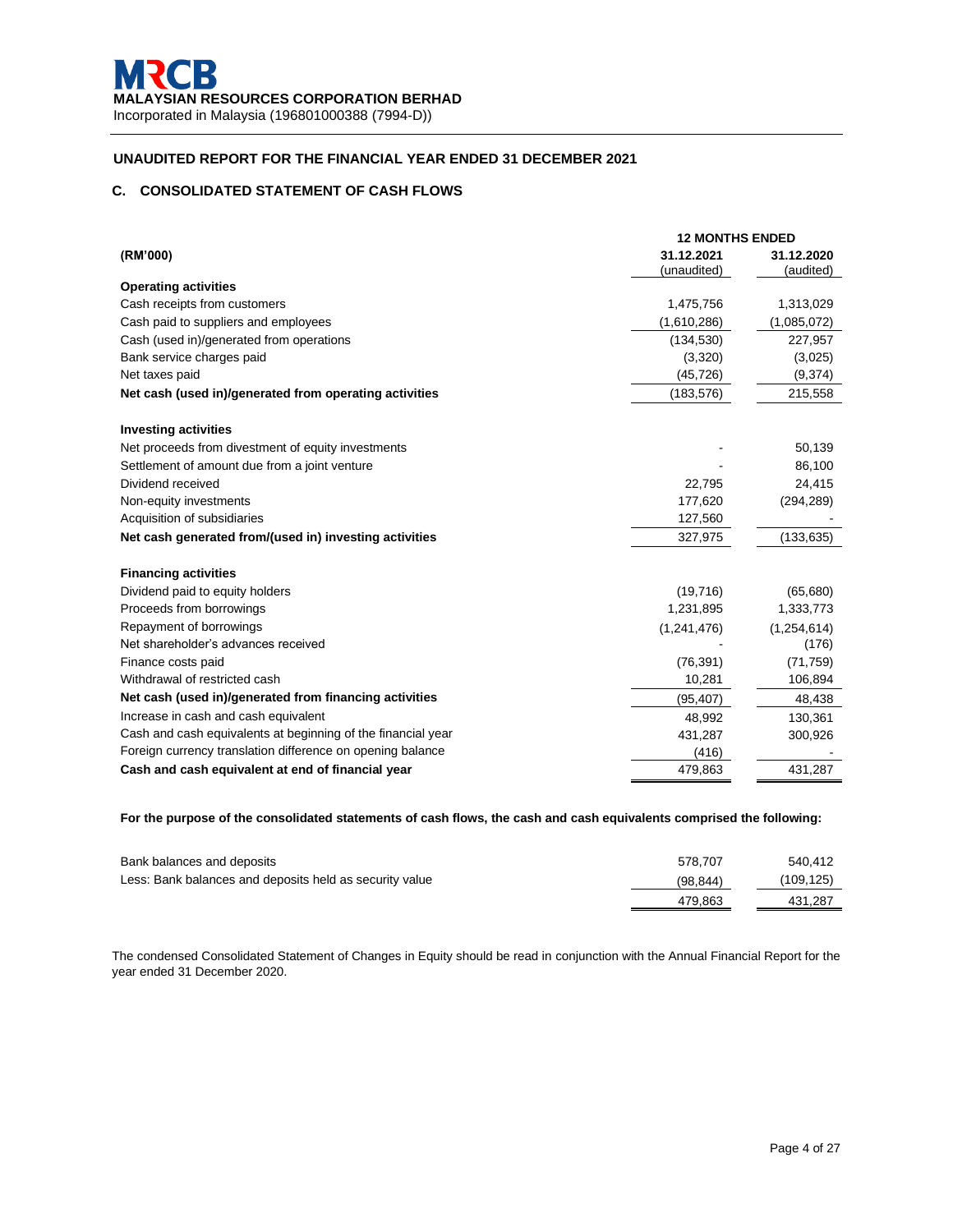# **D. CONSOLIDATED STATEMENT OF CHANGES IN EQUITY**

|                                                | ATTRIBUTABLE TO EQUITY HOLDERS OF THE COMPANY |                          |                      |           |                                         |                     |
|------------------------------------------------|-----------------------------------------------|--------------------------|----------------------|-----------|-----------------------------------------|---------------------|
| (RM'000)                                       | Share<br>Capital                              | Other<br><b>Reserves</b> | Retained<br>Earnings | Total     | Non-<br>controlling<br><b>Interests</b> | <b>Total Equity</b> |
| As at 1 January 2021<br>(as previously stated) | 4,331,702                                     | 5,211                    | 241,103              | 4,578,016 | 10,727                                  | 4,588,743           |
| Prior year adjustments (Note 25)               |                                               |                          | (27, 382)            | (27, 382) | (615)                                   | (27, 997)           |
| As at 1 January 2021 (restated)                | 4,331,702                                     | 5,211                    | 213,721              | 4,550,634 | 10,112                                  | 4,560,746           |
| Comprehensive income / (loss)                  |                                               |                          |                      |           |                                         |                     |
| Profit / (Loss) for the financial year         |                                               |                          | 15,834               | 15,834    | (9, 116)                                | 6,718               |
| Other comprehensive income/ (loss)             |                                               |                          |                      |           |                                         |                     |
| Currency translation differences               |                                               | (802)                    |                      | (802)     | 7                                       | (795)               |
| Post-employment benefit obligation             |                                               | $\overline{\mathbf{c}}$  | (2)                  |           |                                         |                     |
| Total comprehensive income / (loss)            |                                               | (800)                    | 15,832               | 15,032    | (9, 109)                                | 5,923               |
| <b>Transaction with owners</b>                 |                                               |                          |                      |           |                                         |                     |
| Share-based payment transaction                |                                               | (8,369)                  | 996                  | (7, 373)  |                                         | (7, 373)            |
| Acquisition of balance equity in subsidiaries  |                                               |                          | (25,900)             | (25,900)  | 25,900                                  |                     |
| Acquisition of a subsidiary                    |                                               |                          |                      |           | 910                                     | 910                 |
| Issue of shares                                |                                               |                          |                      |           |                                         |                     |
| - Dividend reinvestment plan                   | 24,404                                        |                          |                      | 24,404    |                                         | 24,404              |
| Dividends paid for financial year ended        |                                               |                          |                      |           |                                         |                     |
| - 31 December 2020                             |                                               |                          | (44, 120)            | (44, 120) |                                         | (44, 120)           |
| Total transaction with owners                  | 24,404                                        | (8,369)                  | (69, 024)            | (52, 989) | 26,810                                  | (26, 179)           |
| As at 31 December 2021 (unaudited)             | 4,356,106                                     | (3,958)                  | 160,529              | 4,512,677 | 27,813                                  | 4,540,490           |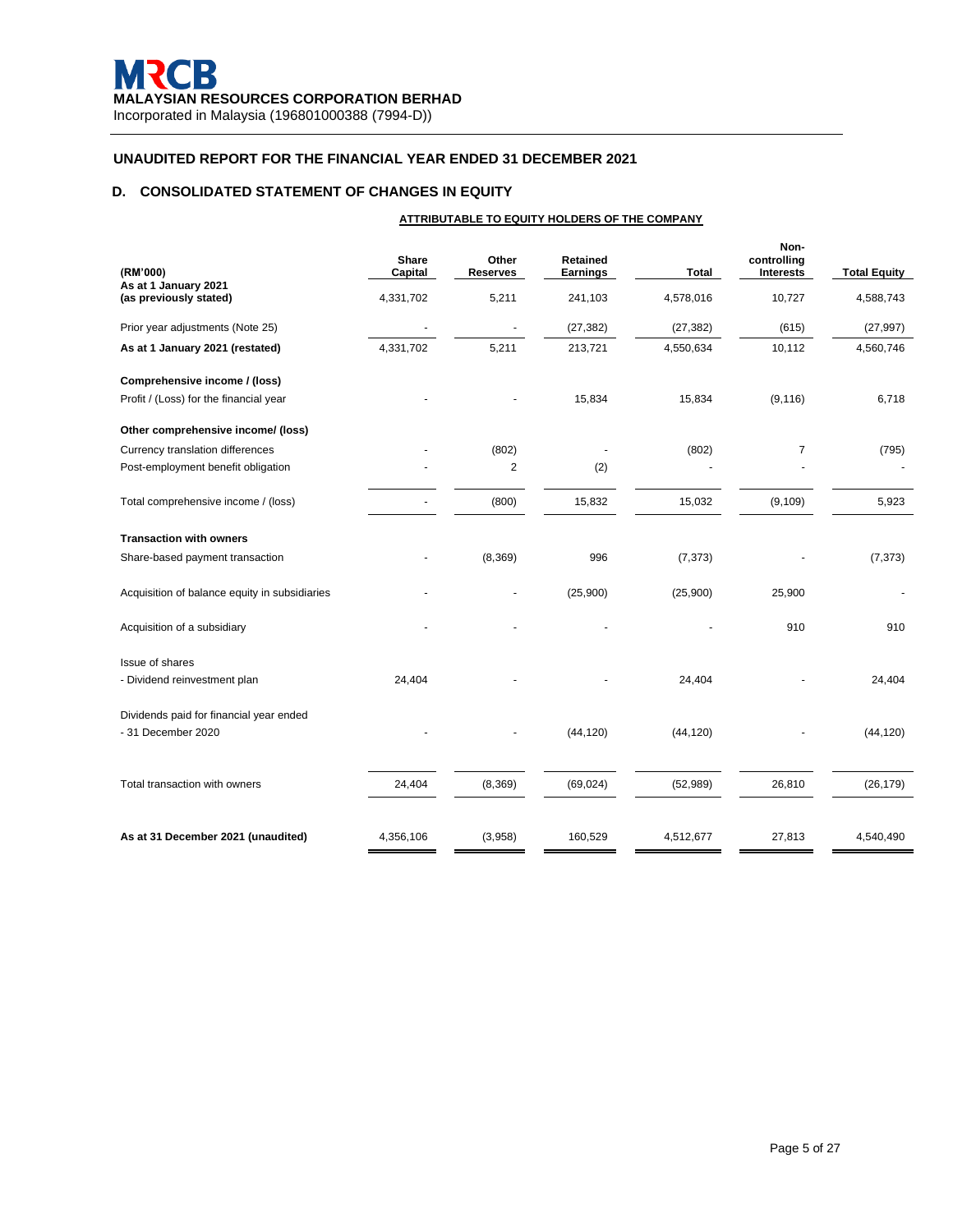# **D. CONSOLIDATED STATEMENT OF CHANGES IN EQUITY (cont'd)**

|                                    |                       | <b>OTHER RESERVES</b>                             |                                    |                                                 |         |  |  |  |
|------------------------------------|-----------------------|---------------------------------------------------|------------------------------------|-------------------------------------------------|---------|--|--|--|
| (RM'000)                           | <b>Other Reserves</b> | Currency<br><b>Translation</b><br><b>Reserves</b> | <b>Share</b><br>Scheme<br>Reserves | <b>Retirement</b><br><b>Benefit</b><br>Reserves | Total   |  |  |  |
| As at 1 January 2021               | 1,666                 | 1,012                                             | 8,369                              | (5,836)                                         | 5,211   |  |  |  |
| Other comprehensive (loss)/income  |                       |                                                   |                                    |                                                 |         |  |  |  |
| Currency translation differences   |                       | (802)                                             |                                    |                                                 | (802)   |  |  |  |
| Post-employment benefit obligation |                       |                                                   |                                    | 2                                               | 2       |  |  |  |
| Total comprehensive (loss)/income  |                       | (802)                                             |                                    | 2                                               | (800)   |  |  |  |
| <b>Transactions with owners</b>    |                       |                                                   |                                    |                                                 |         |  |  |  |
| Share-based payment transaction    |                       |                                                   | (8,369)                            | $\blacksquare$                                  | (8,369) |  |  |  |
| Total transaction with owners      |                       |                                                   | (8,369)                            |                                                 | (8,369) |  |  |  |
| As at 31 December 2021 (unaudited) | 1,666                 | 210                                               |                                    | (5,834)                                         | (3,958) |  |  |  |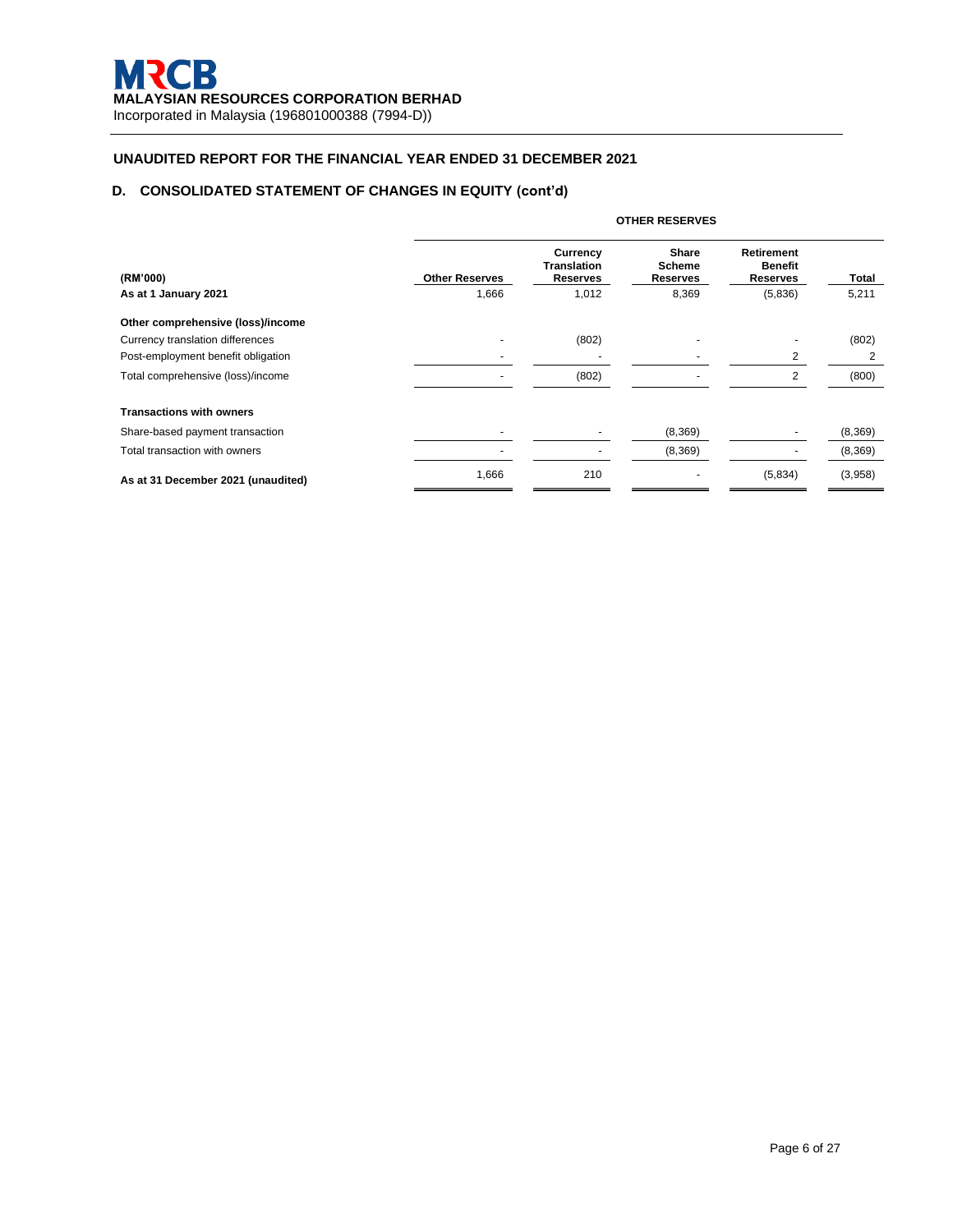# **D. CONSOLIDATED STATEMENT OF CHANGES IN EQUITY (cont'd)**

| (RM'000)                                                                          | Share<br>Capital | Other<br><b>Reserves</b> | <b>Retained</b><br><b>Earnings</b> | <b>Total</b> | Non-<br>controlling<br><b>Interests</b> | <b>Total</b><br><b>Equity</b> |
|-----------------------------------------------------------------------------------|------------------|--------------------------|------------------------------------|--------------|-----------------------------------------|-------------------------------|
| As at 1 January 2020<br>(as previously stated)                                    | 4,331,702        | (844)                    | 460,716                            | 4,791,574    | 31,901                                  | 4,823,475                     |
| Prior year adjustment (Note 25)                                                   |                  |                          | (26, 152)                          | (26, 152)    | (1, 143)                                | (27, 295)                     |
| As at 1 January 2020 (restated)                                                   | 4,331,702        | (844)                    | 434,564                            | 4,765,422    | 30,758                                  | 4,796,180                     |
| Comprehensive income/(loss)<br>(Loss)/profit for the financial year<br>(restated) |                  |                          | (177, 373)                         | (177, 373)   | 805                                     | (176, 568)                    |
| Other comprehensive income                                                        |                  |                          |                                    |              |                                         |                               |
| Currency translation differences                                                  |                  | 2,156                    |                                    | 2,156        | (6)                                     | 2,150                         |
| Share of associate's gain on<br>re-measurement of financial<br>derivatives        |                  | 332                      |                                    | 332          |                                         | 332                           |
| Post-employment benefit obligation                                                |                  | (650)                    | 650                                |              |                                         |                               |
| Actuarial gain on post-employment<br>benefit obligations                          |                  | 1,230                    |                                    | 1,230        | 115                                     | 1,345                         |
| Total comprehensive income/(loss)                                                 |                  | 3,068                    | (176, 723)                         | (173, 655)   | 914                                     | (172, 741)                    |
| <b>Transactions with owners</b>                                                   |                  |                          |                                    |              |                                         |                               |
| Share-based payment transaction                                                   |                  | 2,987                    |                                    | 2,987        |                                         | 2,987                         |
| Dividends paid for financial year ended                                           |                  |                          |                                    |              |                                         |                               |
| - 31 December 2019                                                                |                  |                          | (44, 120)                          | (44, 120)    |                                         | (44, 120)                     |
| - 31 December 2020                                                                |                  |                          |                                    |              | (21, 560)                               | (21, 560)                     |
| Total transactions with owners                                                    |                  | 2,987                    | (44, 120)                          | (41, 133)    | (21, 560)                               | (62, 693)                     |
| As at 31 December 2020 (restated)                                                 | 4,331,702        | 5,211                    | 213,721                            | 4,550,634    | 10,112                                  | 4,560,746                     |

**ATTRIBUTABLE TO EQUITY HOLDERS OF THE COMPANY**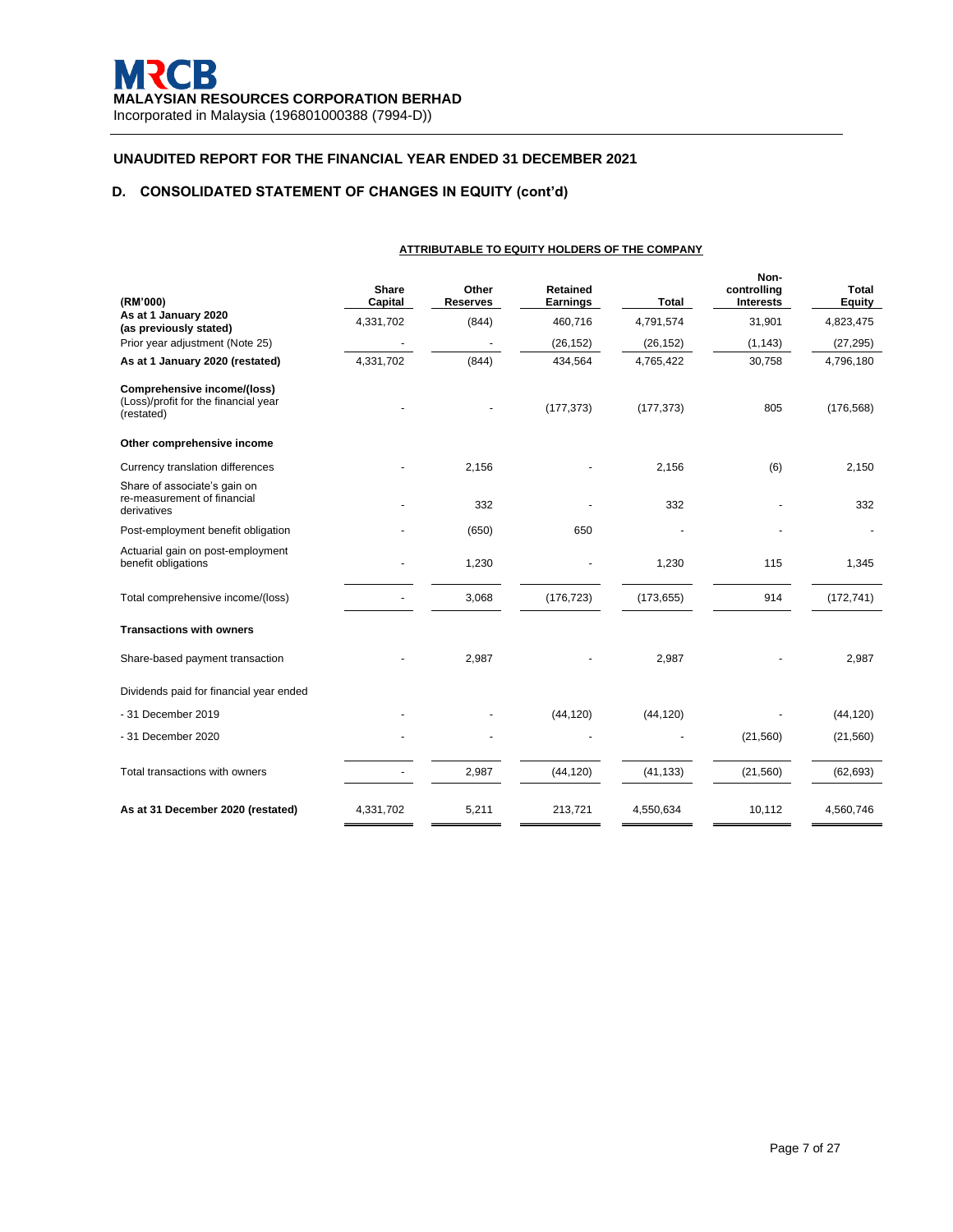# **D. CONSOLIDATED STATEMENT OF CHANGES IN EQUITY (cont'd)**

|                                                                         | <b>OTHER RESERVES</b> |                                                          |                                           |                                                 |       |  |  |
|-------------------------------------------------------------------------|-----------------------|----------------------------------------------------------|-------------------------------------------|-------------------------------------------------|-------|--|--|
| (RM'000)                                                                | <b>Other Reserves</b> | <b>Currency</b><br><b>Translation</b><br><b>Reserves</b> | <b>Share</b><br><b>Scheme</b><br>Reserves | <b>Retirement</b><br><b>Benefit</b><br>Reserves | Total |  |  |
| As at 1 January 2020                                                    | 1,334                 | (1, 144)                                                 | 5,382                                     | (6, 416)                                        | (844) |  |  |
| Other comprehensive income                                              |                       |                                                          |                                           |                                                 |       |  |  |
| Currency translation differences                                        |                       | 2,156                                                    |                                           |                                                 | 2,156 |  |  |
| Share of associate's gain on<br>re-measurement of financial derivatives | 332                   |                                                          |                                           |                                                 | 332   |  |  |
| Post-employment benefit obligations                                     |                       |                                                          |                                           | (650)                                           | (650) |  |  |
| Actuarial gain on post-employment benefit<br>obligations                |                       |                                                          |                                           | 1,230                                           | 1,230 |  |  |
| Total comprehensive income                                              | 332                   | 2,156                                                    |                                           | 580                                             | 3,068 |  |  |
| <b>Transactions with owners</b>                                         |                       |                                                          |                                           |                                                 |       |  |  |
| Share-based payment transaction                                         |                       |                                                          | 2,987                                     |                                                 | 2,987 |  |  |
| Total transaction with owners                                           |                       |                                                          | 2,987                                     |                                                 | 2,987 |  |  |
| As at 31 December 2020 (audited)                                        | 1,666                 | 1,012                                                    | 8,369                                     | (5,836)                                         | 5,211 |  |  |

The condensed Consolidated Statement of Changes in Equity should be read in conjunction with the Annual Financial Report for the year ended 31 December 2020.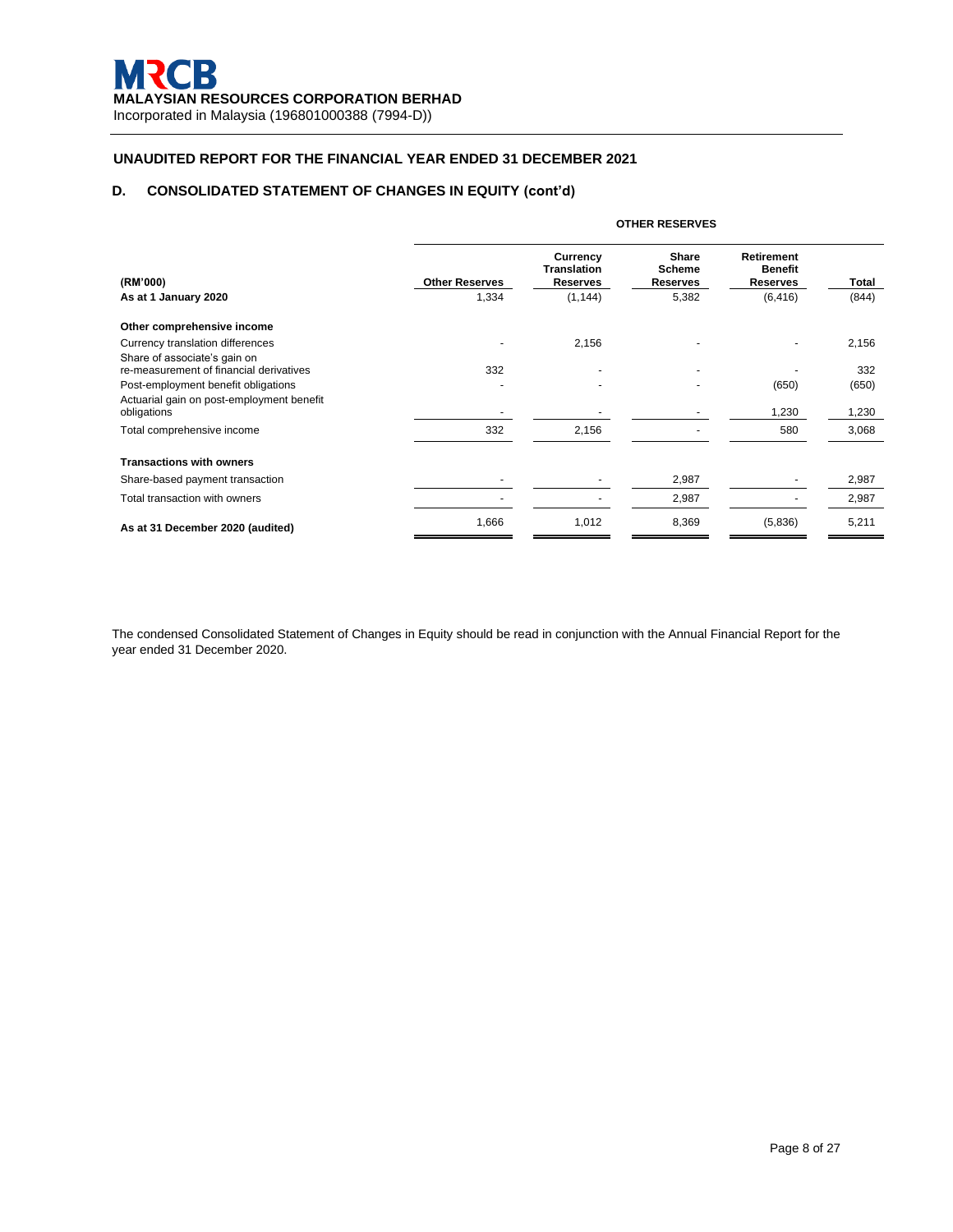# **E. NOTES TO THE REPORT**

## **1. BASIS OF PREPARATION**

This unaudited quarterly financial report has been prepared in accordance with Malaysian Financial Reporting Standards ("MFRS") 134, Interim Financial Reporting, Paragraph 9.22 of the Listing Requirements of Bursa Malaysia Securities Berhad and should be read in conjunction with the Group's financial statements for the financial year ended 31 December 2020.

Below are the applicable new standards and amendments to standards and interpretations which came into effect in the current financial year beginning on 1 January 2021:

- (1) Amendments to MFRS 9, 139, 7, 4 & 16 Interest Rate Benchmark Reform Phase 2
- (2) Amendments to MRFS 16 'COVID-19 Related Rent Concessions'

The adoption of the above Amendments to the MFRSs does not have any significant effect on the consolidated financial statements of the Group.

(3) IFRIC Agenda Decisions that have been concluded and published:

In view of the fact that MFRS is fully converged with IFRS, the Group considers all agenda decisions published by the IFRS Interpretation Committee ('IFRIC'). Where relevant, the Group may change its accounting policy to be aligned with agenda decisions.

In March 2019, IFRIC published an agenda decision on borrowing costs confirming, receivables, contract assets and inventories for which revenue is recognised over time are non-qualifying assets. On 20 March 2019, the Malaysian Accounting Standards Board decided an entity shall apply the change in accounting policy as a result of the IFRIC Agenda Decision to financial statements of annual periods beginning on or after 1 July 2020.

The IFRIC agenda decision explained that receivables and contract assets are not qualifying assets for the purpose of the capitalisation of borrowing costs. The agenda decision also clarified that work-in-progress inventories are not qualifying assets because such inventories are ready for intended sale under their current condition, as the inventories will be transferred to the customer as soon as the Group finds a buyer and signs the contract with the customer.

The impact of the adoption of the agenda decision above to the Group's reported financial position and comprehensive income are disclosed in Note 25.

# **2. AUDIT REPORT OF THE PRECEDING ANNUAL FINANCIAL STATEMENTS**

The audit report of the Group's preceding annual financial statements was not subject to any qualification.

## **3. SEASONAL OR CYCLICAL FLUCTUATIONS**

The businesses of the Group were not materially affected by any seasonal or cyclical fluctuations during the financial quarter under review. However, the results of the financial year and quarter under review were affected by the unprecedented continuing challenging operating environment and Government mandated restrictions due to the Covid-19 pandemic.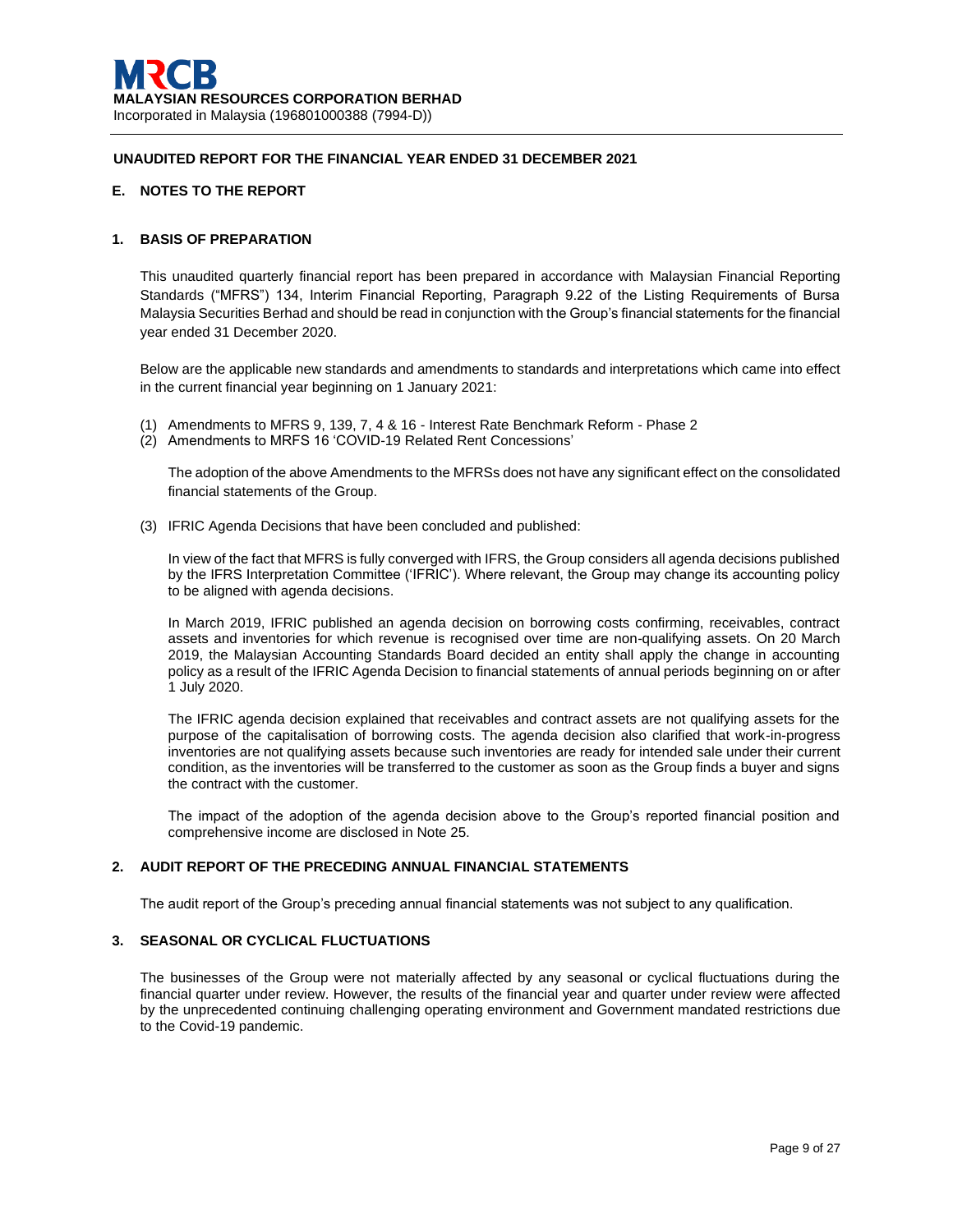### **E. NOTES TO THE REPORT (cont'd)**

### **4. ITEMS OF UNUSUAL NATURE, SIZE OR INCIDENCE**

(a) On 27 August 2021, Seri Iskandar Development Corporation Sdn Bhd ("SIDEC"), entered into a conditional sale and purchase agreement ("SPA") with Gelanggang Harapan Sdn Bhd ("GHSB") for the proposed acquisition of eighteen (18) parcels of leasehold land, all located in the Mukim of Sungai Raya, District of Kinta, State of Perak, measuring in aggregate approximately 22.02 acres in area for a total cash consideration of RM31,500,000, upon the terms and subject to the conditions set out in the SPA ("Proposed Acquisition").

The Proposed Acquisition was completed on 13 October 2021.

(b) On 13 October 2021, the Company, via its wholly-owned subsidiary MRCB Builders Sdn Bhd ("MBSB") acquired the remaining 50% of the equity interest in Setia Utama LRT 3 Sdn Bhd (formerly known as MRCB George Kent Sdn Bhd) ("SULSB") for a total cash consideration of RM53.0 million.

With the completion of the acquisition, SULSB is now an indirect wholly-owned subsidiary of the Company. For the financial quarter under review, the financial performance of the SULSB is consolidated. The performance of SULSB in the preceding quarters was based on equity accounting.

(c) On 21 December 2021, 3 parcels of land measuring 661.3 acres in Mukim of Sungai Raya, District of Kinta, State of Perak valued at RM123.7 million were injected into SIDEC enhancing the Company's property landbank.

SIDEC was set-up in 1997 as a joint venture company between Malaysian Resources Development Sdn Bhd ("MRD") and Perbadanan Kemajuan Negeri Perak ("PKNP"), with MRD owning 70% equity and PKNP owning 30% equity. Subsequently, MRD acquired the 30% equity stake in SIDEC owned by PKNP during the financial year and it became an indirect wholly-owned subsidiary of the Company.

Save as disclosed, there were no other items of an unusual nature, size or incidence affecting the assets, liabilities, equity, net income or cash flows in the financial quarter under review.

## **5. MATERIAL CHANGES IN ESTIMATES OF AMOUNTS REPORTED**

There were no changes in estimates of amounts reported in the prior financial year that would have a material effect on the results of the financial quarter under review.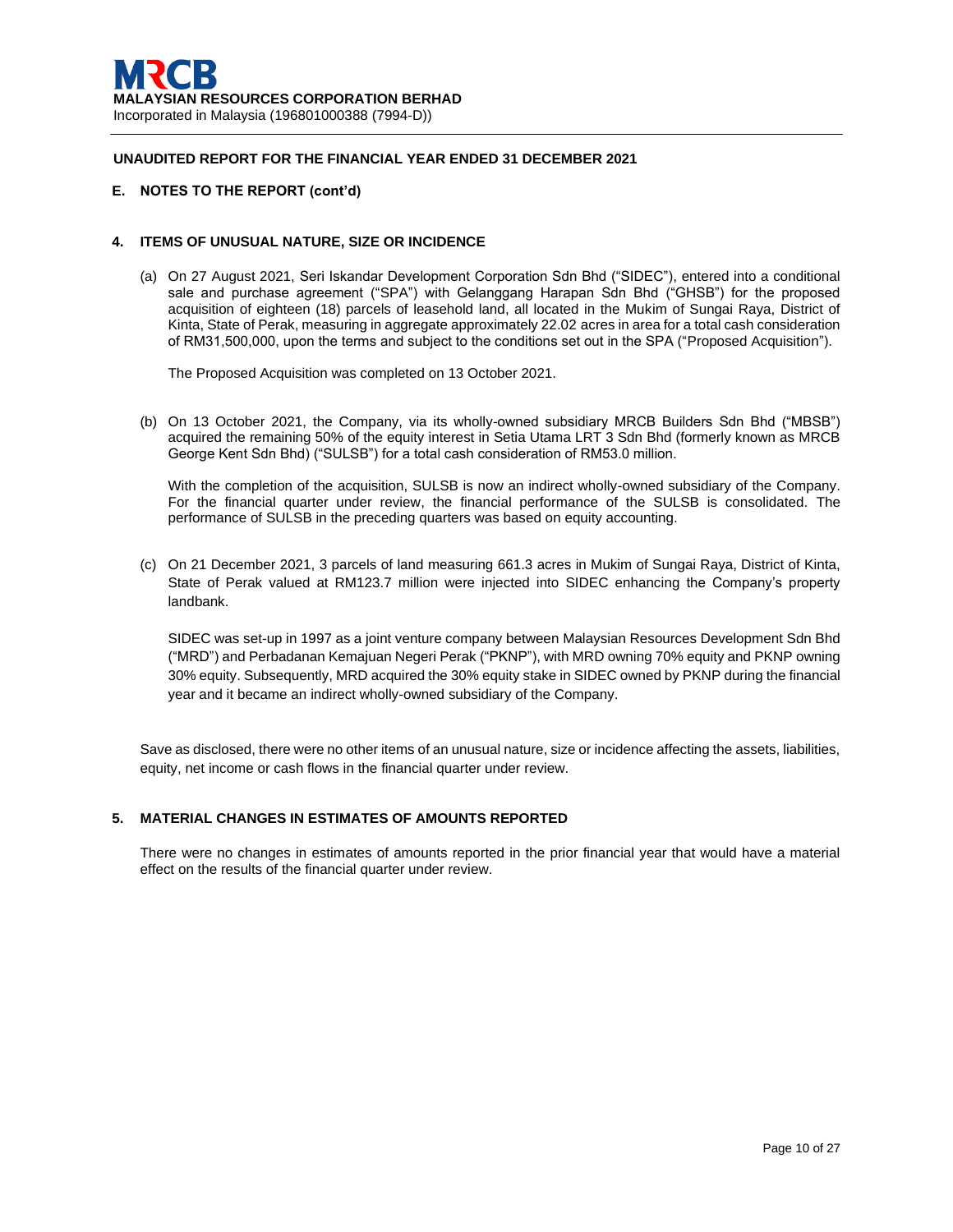## **E. NOTES TO THE REPORT (cont'd)**

### **6. CHANGES IN DEBT AND EQUITY SECURITIES**

The following are the changes in debt and equity securities for the Company during financial year ended 31 December 2021:

#### **(a) Share capital**

The share capital of the Company increased from RM4,331,701,952 as at 31 December 2020 to RM4,356,105,777 as at 31 December 2021 via issuance of 55,463,239 new ordinary shares amounting to RM24,403,825 arising from the Dividend Reinvestment Plan ("DRP") relating to electable portion of the single-tier dividend of 1.00 sen in respect of the financial year ended 31 December 2020.

The issued ordinary shares of the Company as at 31 December 2021 was 4,467,509,508 ordinary shares (31 December 2020: 4,412,046,269 ordinary shares).

#### **(b) Borrowings**

The following are the changes in debt securities for the Company during the financial year ended 31 December 2021:

Issuance of Sukuk Murabahah

| <b>Issuance</b> | <b>Series</b> | <b>Issue Date</b> | <b>Maturity Date</b> | <b>Nominal Value</b> | <b>Tenor</b> |
|-----------------|---------------|-------------------|----------------------|----------------------|--------------|
| No              | No.           |                   |                      |                      |              |
| າ               |               | 12 April 2021     | 13 April 2022        | RM200.000.000        | l vear       |
|                 |               | 18 October 2021   | 16 October 2026      | RM200.000.000        | 5 years      |
|                 |               | 18 October 2021   | 18 October 2028      | RM300,000,000        | vears        |
| っ               |               | 18 October 2021   | 17 October 2031      | RM100.000.000        | 10 years     |

The issuance was utilised to refinance the following existing borrowings and debt securities:

- (i) RM470million Islamic Revolving Credit Facility, Islamic Term Loan and Sukuk Programme; and
- (ii) RM600million Syndicated Commodity Murabahah and Term Financing-I.

Save as disclosed, there were no issuance and repayment of debt and equity securities, share buybacks, share cancellations, share held as treasury shares and resale of treasury shares during the financial quarter under review.

### **7. DIVIDENDS**

The Directors approved and declared a first and final single tier dividend in respect of the financial year ended 31 December 2021 of 1.00 sen per ordinary share, totaling approximately RM44.7 million. The payment will be made on 20 May 2022.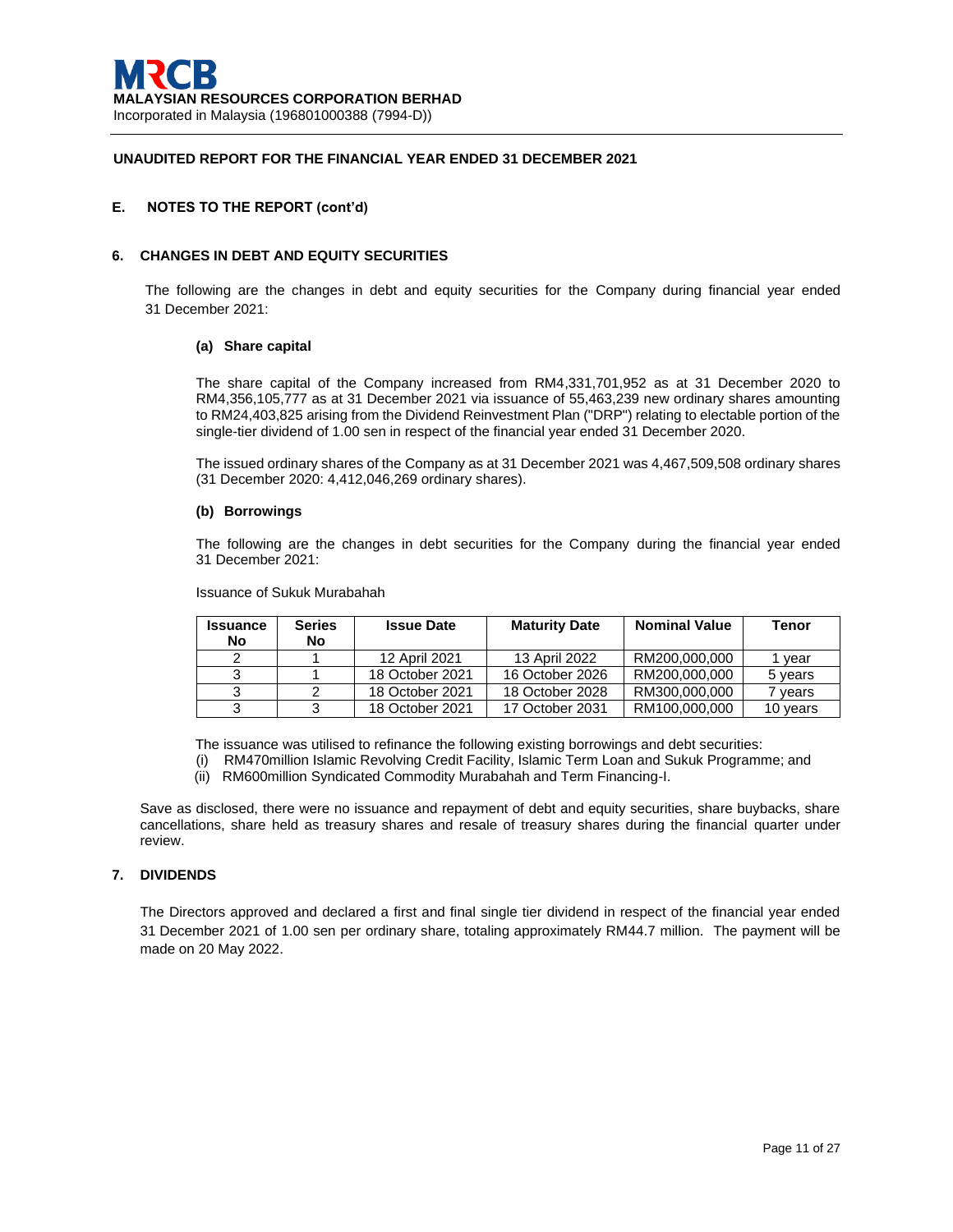# **E. NOTES TO THE REPORT (cont'd)**

### **8. SEGMENTAL REPORTING**

| (RM'000)                                          | <b>Property</b><br>Development &<br><b>Investment</b> | Engineering,<br><b>Construction &amp;</b><br><b>Environment</b> | <b>Facilities</b><br><b>Management</b><br>& Parking | <b>Others</b> | <b>Total</b> |
|---------------------------------------------------|-------------------------------------------------------|-----------------------------------------------------------------|-----------------------------------------------------|---------------|--------------|
| 12 months ended 31.12.2021                        |                                                       |                                                                 |                                                     |               |              |
| Total revenue                                     | 516,400                                               | 1,245,923                                                       | 37,944                                              | 162,825       | 1,963,092    |
| Inter-segment revenue                             | (17, 759)                                             | (342, 914)                                                      | (3,325)                                             | (150,644)     | (514, 642)   |
| External revenue                                  | 498,641                                               | 903,009                                                         | 34,619                                              | 12,181        | 1,448,450    |
| Segment profit/(loss)                             | 153,384                                               | (40, 746)                                                       | (1, 335)                                            | 5,938         | 117,241      |
| Unallocated corporate expenses                    |                                                       |                                                                 |                                                     |               | (8,602)      |
| Finance income                                    |                                                       |                                                                 |                                                     |               | 10,035       |
| Finance costs                                     |                                                       |                                                                 |                                                     |               | (88, 698)    |
| Share of results of associates and joint ventures | 12,435                                                | 18,892                                                          |                                                     |               | 31,327       |
| Profit before tax                                 |                                                       |                                                                 |                                                     |               | 61,303       |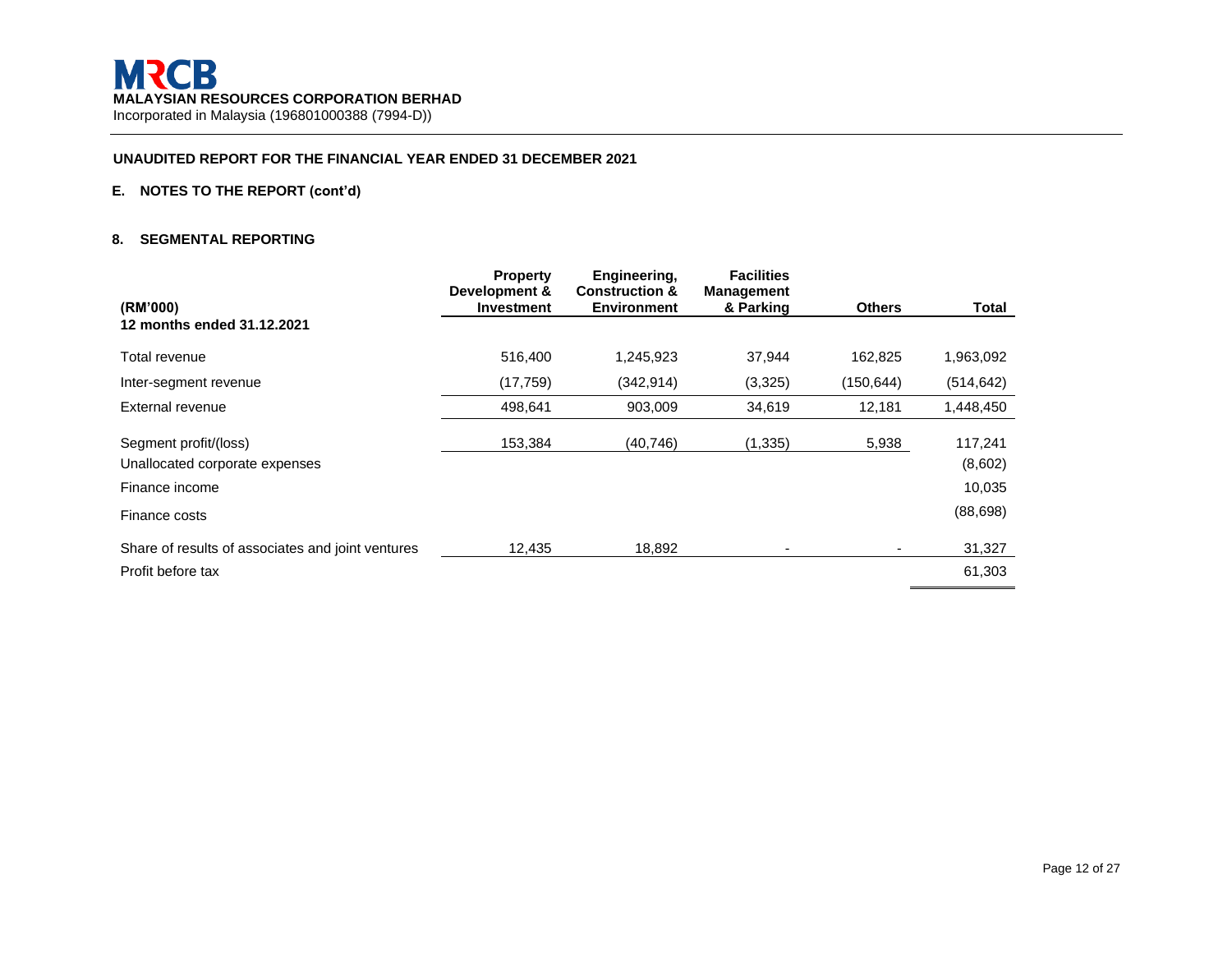# **E. NOTES TO THE REPORT (cont'd)**

# **8. SEGMENTAL REPORTING (cont'd)**

| (RM'000)                                          | <b>Property</b><br>Development &<br><b>Investment</b> | Engineering,<br><b>Construction &amp;</b><br><b>Environment</b> | <b>Facilities</b><br><b>Management</b><br>& Parking | <b>Others</b> | Total      |
|---------------------------------------------------|-------------------------------------------------------|-----------------------------------------------------------------|-----------------------------------------------------|---------------|------------|
| 12 months ended 31.12.2020<br>(restated)          |                                                       |                                                                 |                                                     |               |            |
| Total revenue                                     | 653,259                                               | 804,281                                                         | 48,133                                              | 209,346       | 1,715,019  |
| Inter-segment revenue                             | (18, 153)                                             | (289, 388)                                                      | (4, 354)                                            | (203, 640)    | (515, 535) |
| External revenue                                  | 635,106                                               | 514,893                                                         | 43,779                                              | 5,706         | 1,199,484  |
| Segment profit/(loss)                             | 63,031                                                | (174,320)                                                       | 6,872                                               | 1,161         | (103, 256) |
| Unallocated corporate expenses                    |                                                       |                                                                 |                                                     |               | (13, 945)  |
| Finance income                                    |                                                       |                                                                 |                                                     |               | 13,258     |
| Finance costs                                     |                                                       |                                                                 |                                                     |               | (69, 297)  |
| Share of results of associates and joint ventures | 10.956                                                | 8,573                                                           | $\overline{a}$                                      |               | 19,529     |
| Loss before tax                                   |                                                       |                                                                 |                                                     |               | (153, 711) |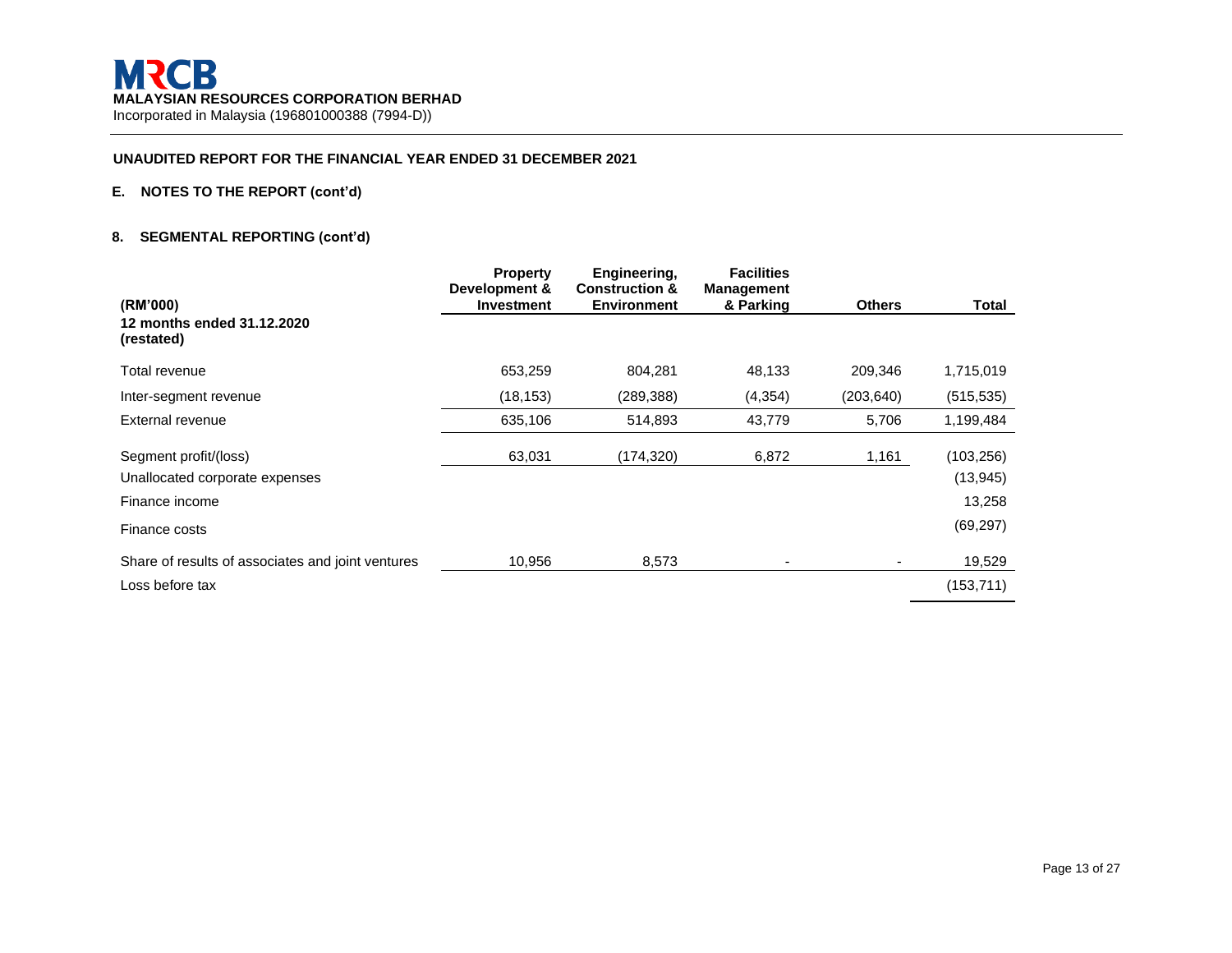## **E. NOTES TO THE REPORT (cont'd)**

## **9. VALUATIONS OF PROPERTY, PLANT & EQUIPMENT**

The Group's property, plant and equipment are stated at cost less accumulated depreciation and accumulated impairment losses, if any.

#### **10. MATERIAL EVENTS SUBSEQUENT TO THE FINANCIAL YEAR**

There was no material event subsequent to the end of the financial quarter ended 31 December 2021 that has not been reflected in this report.

## **11. CHANGES IN THE COMPOSITION OF THE GROUP**

Other than the acquisition of the remaining shares not owned by the Company in SULSB and SIDEC, there were no other material changes to the composition of the Group for the period under review.

### **12. CONTINGENT LIABILITIES OR CONTINGENT ASSETS**

| (RM'000)                                           | As at<br>31.12.2021 | As at<br>31.12.2020 |
|----------------------------------------------------|---------------------|---------------------|
| Performance guarantees extended to third parties * | 972.924             | 1,027,313           |

 Included in the performance guarantees extended to third parties is an amount of RM31.3 million that had been called on previously by third parties. The Group has instituted injunction proceedings against the third parties. In the Financial Year 2019, the Group and the third parties entered into a Dispute Resolution Agreement whereby the third parties agreed to an interim injunction to preserve the status quo on the performance guarantees pending determination of the dispute between the parties via Arbitration. On this basis, the performance guarantees have not been provided for in the financial statements.

There were no material contingent assets to be disclosed.

#### **13. OTHER OPERATING INCOME**

Included in the other operating income for the financial quarter under review were the following;

- (a) RM123.7 million in relation to the land injection into SIDEC (Note 4(c)); and
- (b) RM9.9 million being the net impact arising from the loss on remeasurement of investment in the joint venture, provisional negative goodwill and other incidental costs in relation to the acquisition of SULSB (Note 4(b)).

Save as disclosed, there were no other items of an unusual nature in the other operating income in the financial quarter under review.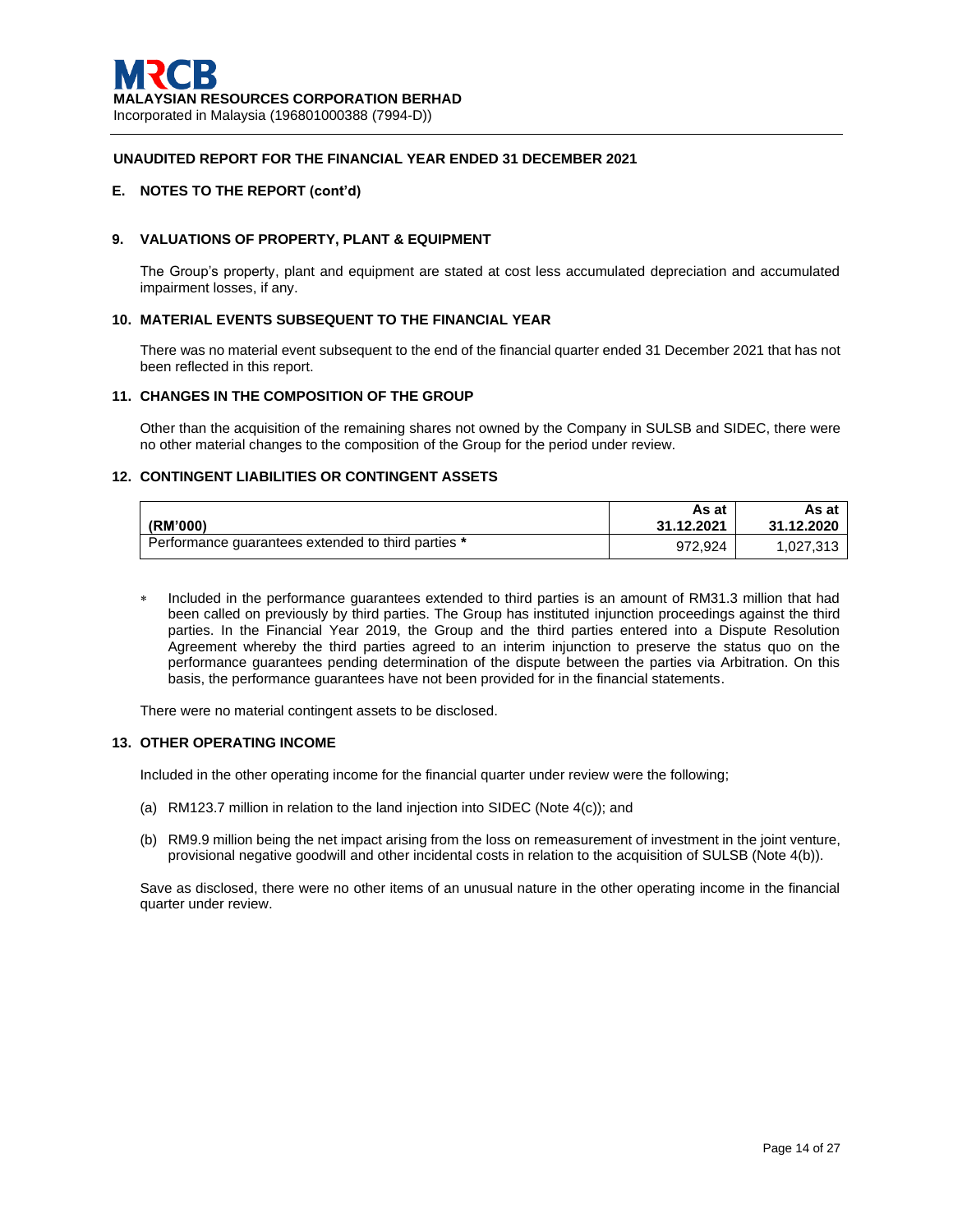# **E. NOTES TO THE REPORT (cont'd)**

# **14. PROFIT FROM OPERATIONS**

Profit from operations was arrived at after (charging)/crediting:

|                                                                                | <b>3 MONTHS ENDED</b> |                    |                        | <b>12 MONTHS ENDED</b> |
|--------------------------------------------------------------------------------|-----------------------|--------------------|------------------------|------------------------|
| (RM'000)                                                                       | 31.12.2021            | 31.12.2020         | 31.12.2021             | 31.12.2020             |
| Depreciation of:<br>- investment properties<br>- property, plant and equipment | (3,329)<br>(7, 745)   | (2,947)<br>(4,889) | (12, 264)<br>(21, 568) | (12, 356)<br>(18,661)  |
| (Amortisation)/recognition of:                                                 |                       |                    |                        |                        |
| - order book                                                                   | (605)                 | (1,527)            | (2,274)                | (5,980)                |
| - right-of-use assets                                                          | (4,002)               | (5,350)            | (17, 711)              | (22, 657)              |
| - government grant                                                             | 167                   | 145                | 854                    | 623                    |
| - patent                                                                       | (306)                 | (306)              | (1,223)                | (1,214)                |

## **15. INCOME TAX EXPENSE**

|                                | <b>3 MONTHS ENDED</b> |                          |            | <b>12 MONTHS ENDED</b>   |
|--------------------------------|-----------------------|--------------------------|------------|--------------------------|
| (RM'000)                       | 31.12.2021            | 31.12.2020<br>(restated) | 31.12.2021 | 31.12.2020<br>(restated) |
| In Malaysia                    |                       |                          |            |                          |
| Current tax                    | (37, 157)             | (10, 770)                | (50, 507)  | (28, 613)                |
| Under provision in prior years | (76)                  | (4,672)                  | (2,542)    | (2,705)                  |
| Deferred tax                   | (10,940)              | 4,241                    | (967)      | 6,640                    |
|                                | (48, 173)             | (11, 201)                | (54,016)   | (24, 678)                |
| Foreign                        |                       |                          |            |                          |
| Current tax                    | (22)                  | (6)                      | (30)       | (63)                     |
| Over provision in prior year   | 38                    | 46                       | 38         | 46                       |
| Deferred tax                   | (1,299)               | 3,192                    | (577)      | 1,838                    |
|                                | (1,283)               | 3,232                    | (569)      | 1,821                    |
| Income tax expense             | (49,456)              | (7,969)                  | (54,585)   | (22,857)                 |

The dividend income received from the Group's associate, Sentral REIT is taxable. The computation of the tax for the financial quarter under review has been accounted for accordingly.

The deferred tax was mainly due to the net impact of non-deductible temporary differences, as well as the recognition of unabsorbed tax losses and deductible timing differences as deferred tax assets.

## **16. CORPORATE PROPOSALS**

There were no corporate proposals announced that are yet to be completed at the date of this report.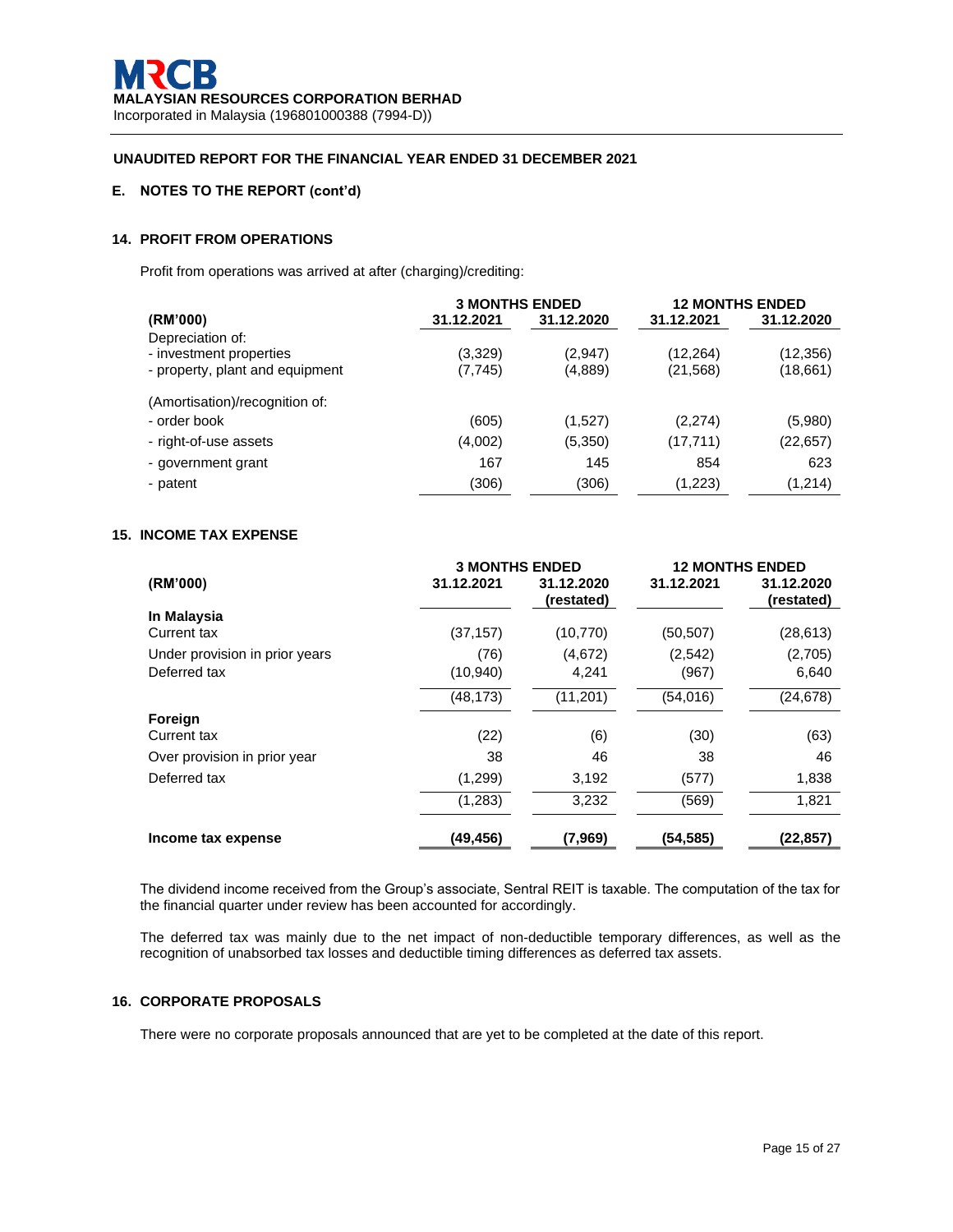# **E. NOTES TO THE REPORT (cont'd)**

## **17. GROUP BORROWINGS**

The tenure of the Group borrowings classified as long and short term were as follows:

|                                       | Long term | <b>Short term</b> | Total     |
|---------------------------------------|-----------|-------------------|-----------|
| <b>RM'000</b>                         | RM        | <b>RM</b>         | RM        |
| As at 4 <sup>th</sup> quarter of 2021 |           |                   |           |
| Secured                               | 1,452,748 | 329,448           | 1,782,196 |
| Unsecured                             |           | 150,000           | 150,000   |
|                                       | 1,452,748 | 479,448           | 1,932,196 |
| As at 4 <sup>th</sup> quarter of 2020 |           |                   |           |
| Secured                               | 1,331,023 | 451,737           | 1,782,760 |
| Unsecured                             |           | 150,000           | 150,000   |
|                                       | 1,331,023 | 601,737           | 1,932,760 |

During the financial year, there were two issuances of Sukuk Murabahah of RM200.0 million on 12 April 2021 and RM600.0 million on 18 October 2021. The proceeds were used to refinance an existing land loan and sukuk resulting in the reduction of RM0.56 million in the Group's borrowings compared to 31 December 2020.

As at 31 December 2021, the borrowings consisted mainly of:

#### Secured term loans

- (a) Financing facility of RM217.4 million for the Group's working capital;
- (b) Sukuk Murabahah Program totaling RM1,408.7 million, comprising RM1,400.0 million principal and RM8.7 million accrued profits, for the Group's working capital; and
- (c) Other project loans of RM156.1 million for the Group's on-going property development and construction projects.

#### Unsecured short-term loans

(d) Short term borrowings of RM150.0 million for the Group's working capital.

The Group's borrowings as at 31 December 2021 were denominated in Ringgit Malaysia. The weighted average interest rate as at 31 December 2021 was 4.22% per annum (31 December 2020: 3.93%).

The Group's Net Gearing as at 31 December 2021 was 0.28 times (31 December 2020: 0.24 times).

#### **18. MATERIAL LITIGATION**

There was no material litigation arising from the Group's operational transactions as at the date of this report.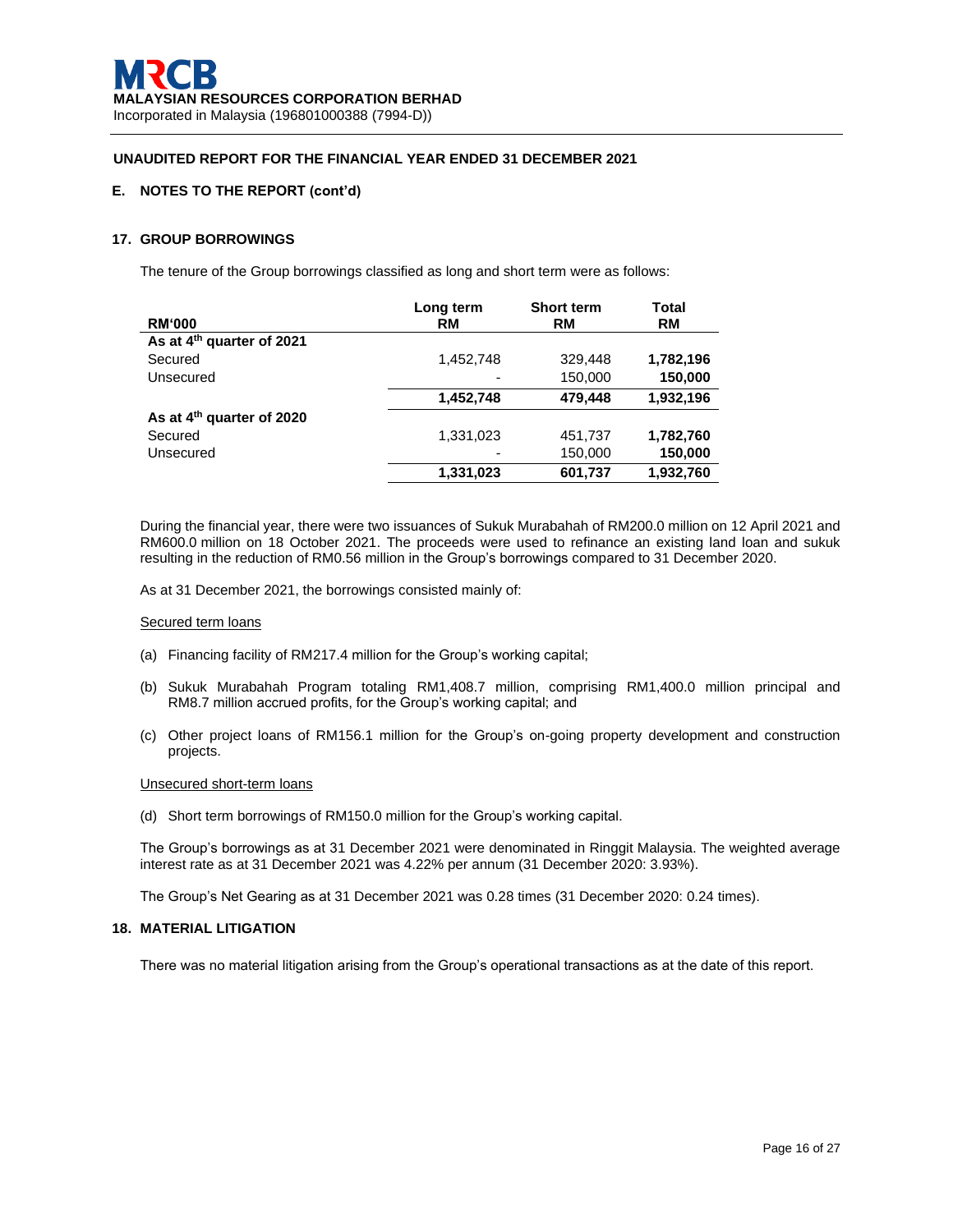# **E. NOTES TO THE REPORT (cont'd)**

|                                                                           | <b>INDIVIDUAL QUARTER</b> |                          |                 |                        | <b>CUMULATIVE QUARTER</b> |                 |
|---------------------------------------------------------------------------|---------------------------|--------------------------|-----------------|------------------------|---------------------------|-----------------|
|                                                                           | <b>3 MONTHS ENDED</b>     |                          | <b>VARIANCE</b> | <b>12 MONTHS ENDED</b> | <b>VARIANCE</b>           |                 |
| (RM'000)                                                                  | 31.12.2021                | 31.12.2020<br>(restated) | (Value / %)     | 31.12.2021             | 31.12.2020<br>(restated)  | (Value $/$ %)   |
| Revenue                                                                   | 858,113                   | 308,923                  | 549,190<br>178% | 1,448,450              | 1,199,484                 | 248,966<br>21%  |
| Operating profit / (loss)                                                 | 149,000                   | 45,350                   | 103,650<br>229% | 118,674                | (103, 943)                | 222,617<br>214% |
| Profit / (loss) before interest<br>and tax                                | 149,116                   | 46,208                   | 102,908<br>223% | 108,639                | (117, 201)                | 225,840<br>193% |
| Profit / (loss) before tax                                                | 123,910                   | 36,703                   | 87,207<br>238%  | 61.303                 | (153, 711)                | 215,014<br>140% |
| Profit/ (loss) after tax                                                  | 74,454                    | 28,734                   | 45,720<br>159%  | 6,718                  | (176, 568)                | 183,286<br>104% |
| Total profit / (loss)<br>attributable to equity holders<br>of the Company | 75,205                    | 28,262                   | 46,943<br>166%  | 15,834                 | (177, 373)                | 193,207<br>109% |

# **19. FINANCIAL REVIEW FOR CURRENT QUARTER AND FINANCIAL YEAR TO DATE**

In the Financial Year ended 31 December 2021, the Group recorded revenue and profit before tax of RM1,448.5 million and RM61.3 million respectively, compared to revenue of RM1,199.5 million and a loss before tax of RM153.7 million recorded in the previous Financial Year ended 31 December 2020, due to Other Operating Income arising from the land injection into SIDEC and the acquisition of SULSB as described in Note 13.

Revenue in 2021 was 21% higher compared to the corresponding period in 2020. Whilst both periods under review were during the Covid-19 pandemic, the Government mandated SOPs and movement control orders which resulted in construction site closures in 2020 were for a shorter duration and less severe compared to those in 2021, which were affected by Enhanced Movement Control Orders ("EMCO") and Full Movement Control Orders ("FMCO") that resulted in construction site closures between June and August 2021.

The operations continued to face multiple site closures at almost all construction project sites undertaken either due to Government mandated lock downs or as precautionary measures when Covid-19 positive cases were detected on site. When the Group was able to resume construction work under the permissible SOPs and other guidelines issued by the Government and regulatory authority, productivity rates remained very low due to caps placed on the percentage of workforce allowed at sites at any given time, restrictions on the type of works that could be carried out, as well as significant disruptions in the construction supply chain which led to a shortage of workers and essential building materials.

Operating profits were mainly derived from the sale of completed unsold inventory and on-going property development projects, namely Sentral Suites in KL Sentral, the 9 Seputeh mixed residential developments in Jalan Klang Lama and Alstonia in Bukit Rahman Putra, as well as from the construction progress of our LRT3 project. The Group also continued to recognise revenue from the Group's property development project 1060 Carnegie in Melbourne, Australia, albeit at a much slower pace as the bulk of its sales and the financial settlement of the units sold had already occurred in 2020, leaving a fewer number of units left to be sold and financially settled in 2021.

The Group's 27.94% equity owned Sentral REIT and associated company, Sentral REIT Management Sdn Bhd, contributed a combined profit after tax of RM17.8 million to the Group compared with RM16.0 million in the preceding year ended 31 December 2020.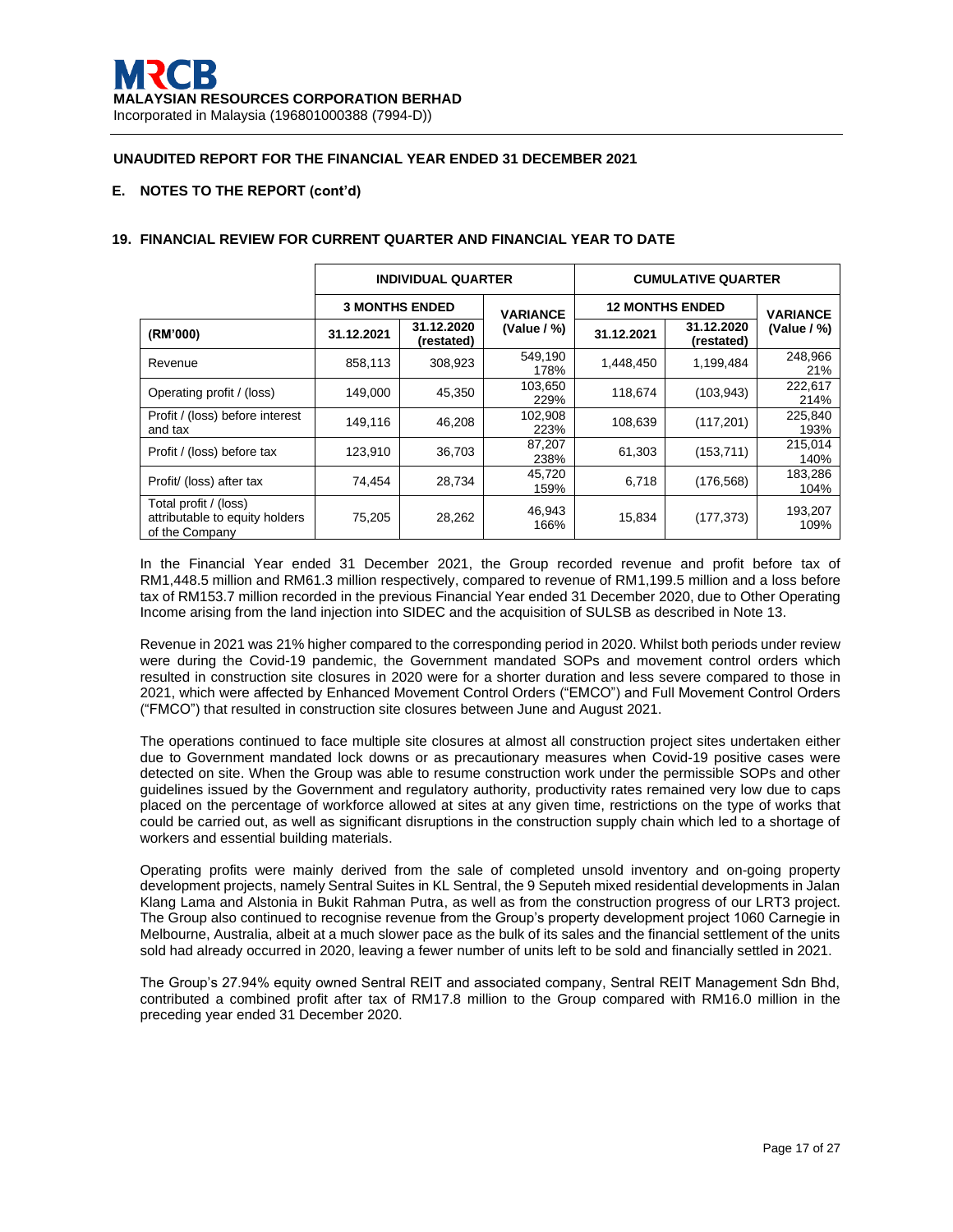# **E. NOTES TO THE REPORT (cont'd)**

# **19. FINANCIAL REVIEW FOR CURRENT QUARTER AND FINANCIAL YEAR TO DATE (cont'd)**

## **Segmental Breakdown of Revenue & Profit/(Loss) – Note 8\***

|                                            | <b>3 MONTHS ENDED</b> |            | <b>12 MONTHS ENDED</b> |            |
|--------------------------------------------|-----------------------|------------|------------------------|------------|
| RM'000                                     | 31.12.2021            | 31.12.2020 | 31.12.2021             | 31.12.2020 |
| Revenue                                    |                       |            |                        |            |
| Property development & investment          | 152,709               | 145,701    | 498,641                | 635,106    |
| Engineering, construction &<br>environment | 696,542               | 151,648    | 903,009                | 514,893    |
| Facilities management & parking            | 8,513                 | 10,115     | 34,619                 | 43,779     |
| <b>Others</b>                              | 349                   | 1,459      | 12,181                 | 5,706      |
|                                            | 858,113               | 308,923    | 1,448,450              | 1,199,484  |
|                                            | <b>3 MONTHS ENDED</b> |            | <b>12 MONTHS ENDED</b> |            |
|                                            |                       |            |                        |            |
| RM'000                                     | 31.12.2021            | 31.12.2020 | 31.12.2021             | 31.12.2020 |
| Profit/(loss)                              |                       | (restated) |                        | (restated) |
| Property development & investment          | 135,770               | 18,643     | 153,384                | 63,031     |
| Engineering, construction &<br>environment | 10,921                | 24,356     | (40, 746)              | (174, 320) |
| Facilities management & parking            | (2,869)               | 1,194      | (1, 335)               | 6,872      |
| <b>Others</b>                              | 6,831                 | 1,236      | 5,938                  | 1,161      |

\* Profit/(loss) before unallocated corporate expenses, finance costs and income and share of associates & joint ventures results.

The revenue and profit of the Group was mainly attributable to the two core operating segments below:

#### **(i) Property Development & Investment**

The Property Development & Investment Division recorded revenue of RM498.6 million in the period under review, a drop of 21% compared to the corresponding period in 2020 due to the impact of longer Government mandated lockdowns, the closure of foreign borders and construction site closures which reduced construction progress. The main revenue contributors were the Group's on-going property development projects, namely Sentral Suites in KL Sentral, the 9 Seputeh mixed residential development in Jalan Klang Lama and Alstonia in Bukit Rahman Putra, as construction progressed further, reaching construction progress of 62%, 62% and 26% respectively. In addition, the sale of completed units from 1060 Carnegie in Melbourne, which saw an additional 57 units achieving financial settlement further contributed to the Division's revenue, resulting in all 170 units sold being financially settled in 2021. Recurring rental income from the Group's investment properties, such as Celcom Tower in PJ Sentral Garden City, also contributed to the revenue recognised by the Division.

In addition to the Other Operating Income described in Note 13 (a), the profit for the year improved as a result of further construction progress of the Sentral Suites, 9 Seputeh and Alstonia developments, as well as the financial settlement of 57 units of the 1060 Carnegie development in 2021.

The Group's 27.94% equity owned Sentral REIT and associated company, Sentral REIT Management Sdn Bhd, contributed a combined profit after tax of RM17.8 million to the Group compared with RM16.0 million in the preceding year ended 31 December 2020.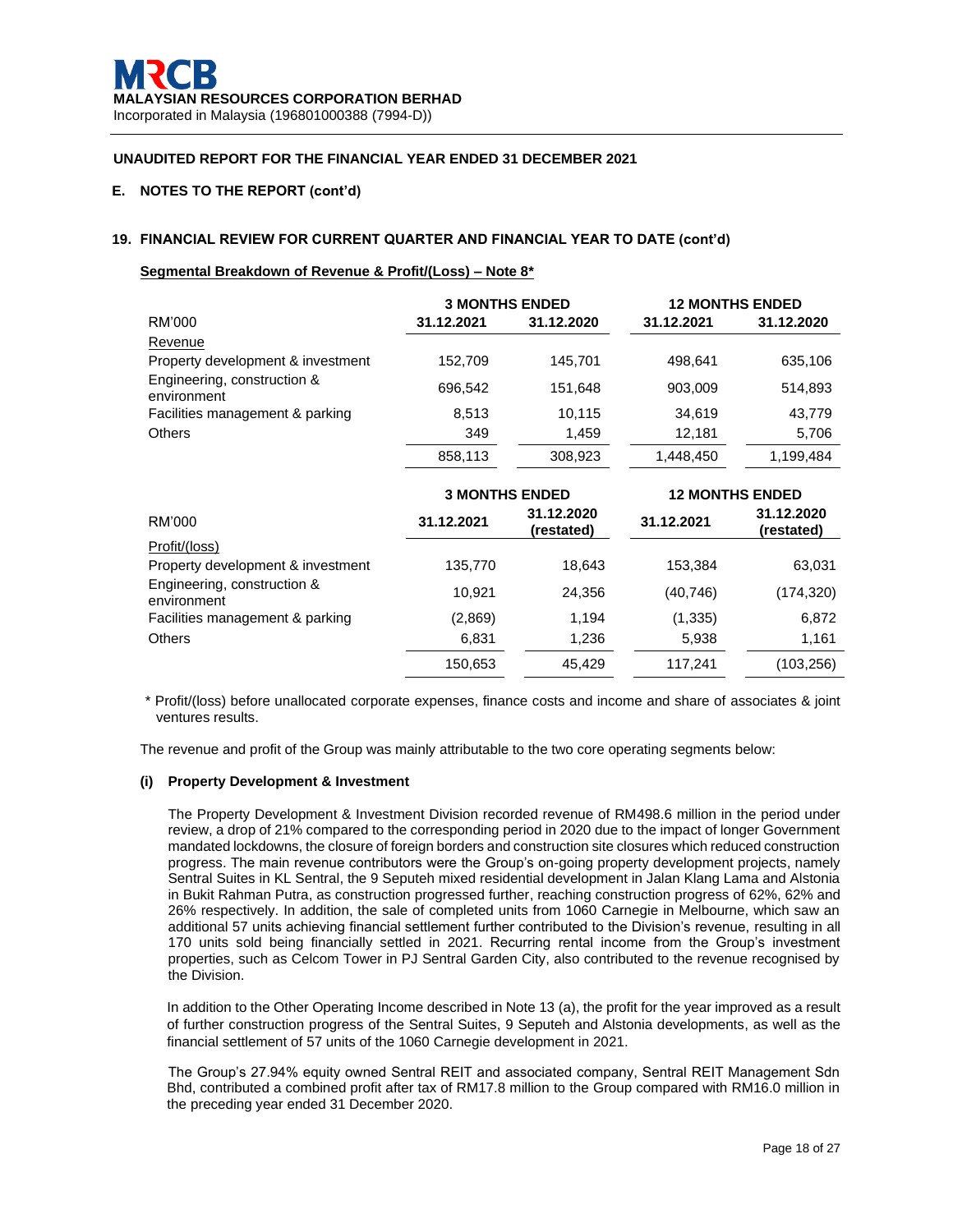## **E. NOTES TO THE REPORT (cont'd)**

## **19. FINANCIAL REVIEW FOR CURRENT QUARTER AND FINANCIAL YEAR TO DATE (cont'd)**

#### **(ii) Engineering, Construction & Environment**

The Engineering, Construction and Environment Division recorded Revenue of RM903.0 million in the financial year ended 31 December 2021, compared to RM514.9 million in the corresponding year ended 31 December 2020, mainly as a result of the recognition of revenue from SULSB in the fourth quarter in 2021.

The Division's revenue was contributed from the construction progress of the SULSB's project, EPF Headquarters at Kwasa Sentral, Damansara-Shah Alam Elevated Highway Package CB2 ("DASH"), Mass Rapid Transit 2 Package V210 ("MRT2"), Sungai Besi-Ulu Kelang Elevated Expressway Package CA2 ("SUKE") and the PR1MA Brickfields Project.

The Division recorded an operating loss of RM40.7 million in 2021 due to the Government imposed closure of construction sites during the year. The higher loss recorded in the corresponding period in 2020 was due to the RM197.4 million provision made for the impairment of contract assets, trade and other receivables as a result of the pandemic.

Operating profits for the year included a RM14.0 million contribution from SULSB on a consolidated basis in the 4th Quarter of 2021 and contributed share of results of RM18.8 million in aggregate on an equity accounting basis in the first 3 quarters of 2021 when it was only 50% owned. The LRT3 project had reached construction progress of 67% as at 31 December 2021.

## **20. FINANCIAL REVIEW FOR THE QUARTER UNDER REVIEW COMPARED WITH THE IMMEDIATE PRECEDING QUARTER**

|                                                                        | <b>CURRENT</b><br><b>QUARTER</b> | <b>IMMEDIATE</b><br><b>PRECEDING</b><br><b>QUARTER</b> | <b>VARIANCE</b><br>(Value / %) |
|------------------------------------------------------------------------|----------------------------------|--------------------------------------------------------|--------------------------------|
| RM'000                                                                 | 31/12/2021                       | 30/09/2021                                             |                                |
| Revenue                                                                | 858,113                          | 137,880                                                | 720,233 / 522%                 |
| Operating profit / (loss)                                              | 149,000                          | (16, 509)                                              | 165,509 / 1,003%               |
| Profit / (Loss) before interest and tax                                | 149,116                          | (19, 931)                                              | 169,047 / 848%                 |
| Profit / (Loss) before tax                                             | 123,910                          | (30,088)                                               | 153,998 / 512%                 |
| Profit / (Loss) after tax                                              | 74,454                           | (31, 961)                                              | 106,415 / 333%                 |
| Total profit / (loss) attributable to equity holders of<br>the Company | 75,205                           | (32, 157)                                              | 107,362 / 334%                 |

The Group recorded revenue and profit before taxation of RM859 million and RM123.9 million respectively, in the quarter ended 31 December 2021, compared to revenue of RM137.9 million and loss before taxation of RM30.1 million recorded in the preceding quarter ended 30 September 2021. The increase in Revenue and profits was mainly due to the completion of the acquisition of the 50% equity interest of SULSB in the 4<sup>th</sup> quarter of 2021, which allowed the revenue and profits earned from the LRT3 project to be fully recognised and consolidated, and Other Operating Income arising from the land injection into SIDEC and the acquisition of SULSB as described in Note 13.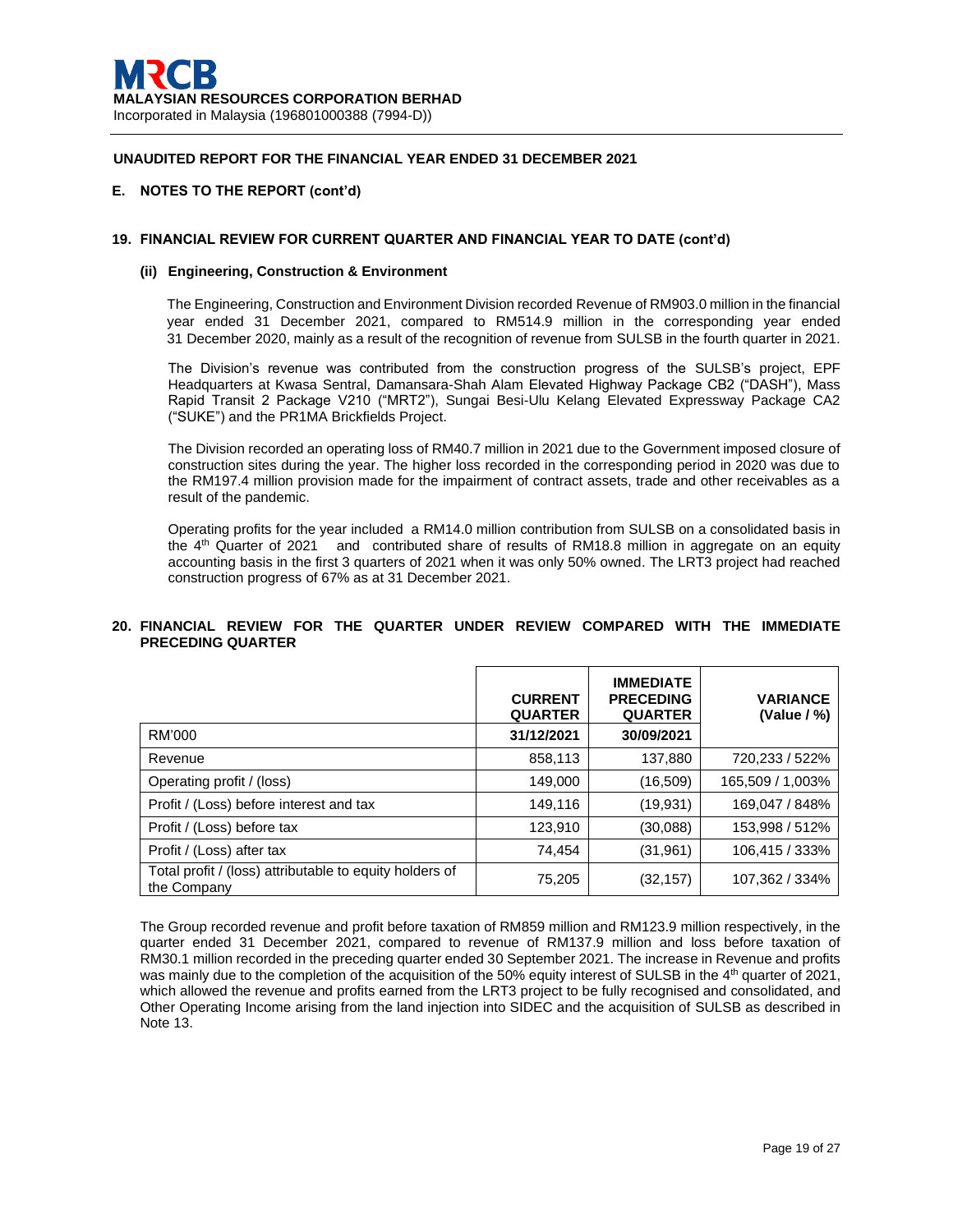## **E. NOTES TO THE REPORT (cont'd)**

# **21. PROSPECTS**

The Group's major source of revenue and operating profits come from its Property Development & Investment and Engineering, Construction & Environment divisions.

#### **(i) Property Development & Investment**

As at 31 December 2021, the Group's Property Development & Investment Division sold RM309.8 million worth of properties from its on-going developments, bringing the Division's cumulative unbilled sales to RM923.0 million. This revenue will be recognised progressively over the construction period of the development projects.

Of the Group's residential projects currently in development, Sentral Suites has achieved a sales rate of 84%, TRIA in 9 Seputeh has achieved a sales rate of 47% and Alstonia in Bukit Rahman Putra a sales rate of 34%. The Division will continue to focus its marketing efforts on its residential development projects, namely Sentral Suites in KL Sentral (GDV: RM1,535 million), TRIA in 9 Seputeh (GDV: RM939 million) and Alstonia in Bukit Rahman Putra (GDV: RM248 million), as well as the remaining completed unsold units in VIVO Residences in 9 Seputeh, Kalista Park Homes in Bukit Rahman Putra, and 1060 Carnegie in Melbourne, Australia. Of the Group's completed developments, as at 31 December 2021, VIVO Residences in 9 Seputeh had achieved a sales rate of 84% and Kalista in Bukit Rahman Putra 85%. In Melbourne, 170 units of 1060 Carnegie in Melbourne have achieved financial settlement out of total of 170 units sold as at 31 December 2021, out of a total of 176 units available for sale.

Revenue and operating profit in the Property Development & Investment Division will continue to be progressively recognised in line with construction progress in 2022 and beyond. Sentral Suites and TRIA have both reached 62% construction progress and Alstonia has reached 26% construction progress as at 31 December 2021, and these three developments will continue to contribute revenue and profits as construction progresses.

The Company's immediate priorities in 2022 remain on enhancing cashflow by monetising its inventory of unsold completed stock, which stood at RM360.8 million on 31 December 2021 and looks forward to the reopening of foreign borders to allow access to foreign buyers which has severely affected the sales of its VIVO 9 Seputeh and St Regis units.

In the meantime, the Group will continue to closely monitor conditions in the broader economy and property market, revising its strategies and financial targets accordingly, including reviewing its future launches if conditions dictate.

With interests in 1,007.91 acres of urban land with a GDV of RM33 billion, the Group has a sustainable supply of long-term land for future projects:

| <b>Developments</b>                    | <b>Land Size (Acres)</b> | GDV (RM' Mil) |
|----------------------------------------|--------------------------|---------------|
| <b>Transport Oriented Developments</b> | 145.33                   | 25.548        |
| Commercial                             | 67.52                    | 770           |
| Residential                            | 93.96                    | 5,803         |
| International                          | 0.77                     | 919           |
| <b>Others</b>                          | 700.33                   | 307           |
| <b>Grand Total</b>                     | 1,007.91                 | 33,347        |

The Division will continue to earn a relatively stable income stream from its remaining investment property from Celcom Tower, as well as its 27.94% interest in Sentral REIT.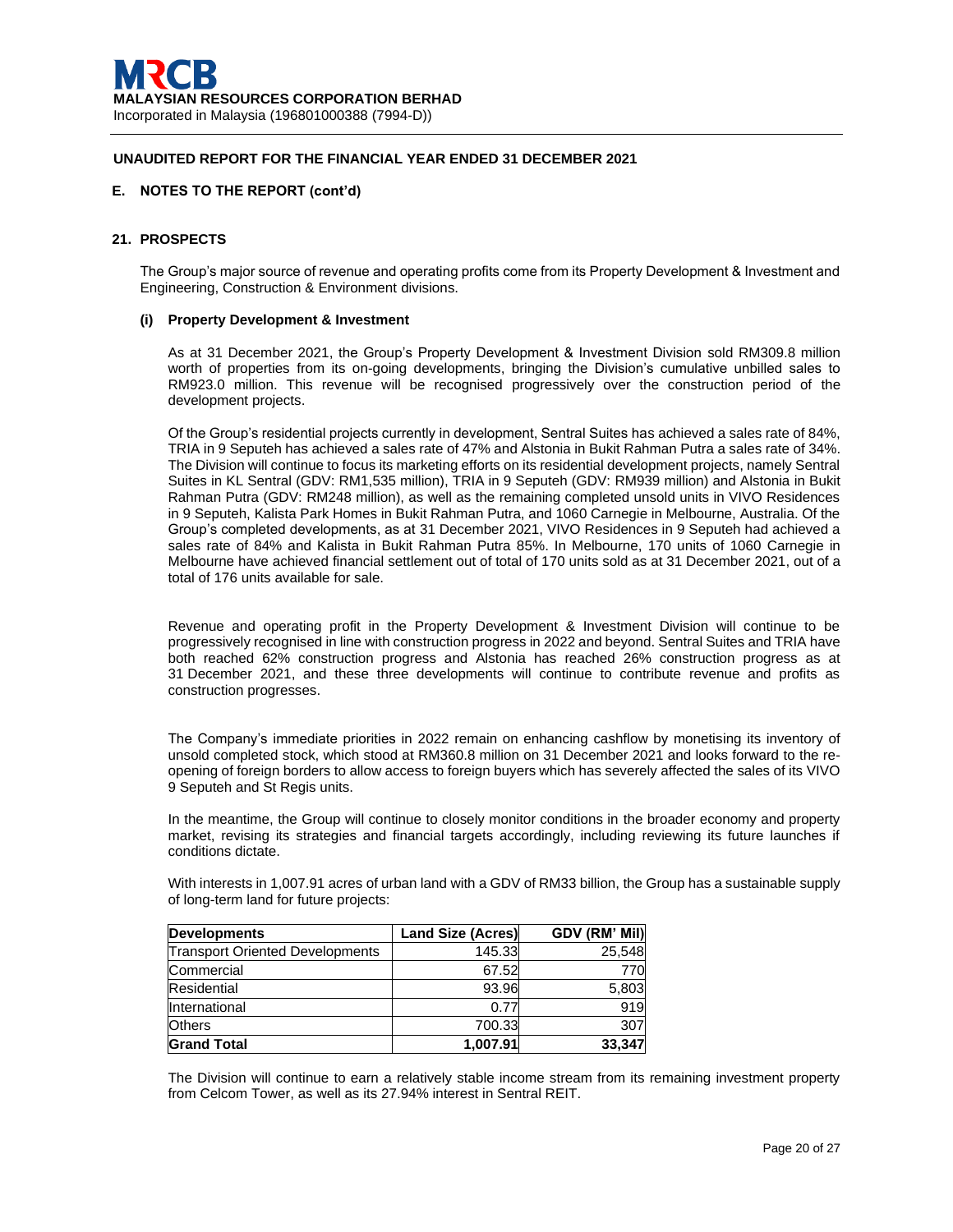## **E. NOTES TO THE REPORT (cont'd)**

## **21. PROSPECTS (cont'd)**

### **(ii) Engineering, Construction & Environment**

The Engineering, Construction & Environment Division's long-term external client order book expanded by RM5.7 billion following the acquisition of the LRT3 project joint venture company SULSB to RM27.3 billion at the end of 2021. The Division has begun to recognise 100% of the revenues and profits from SULSB and will do so for the remainder of the project, which is due to be completed in 2024. Despite the movement restrictions, construction progress of the project exceeded its targeted 65% construction progress, achieving 67% on 31 December 2021.

The Engineering, Construction & Environment Division continues to actively tender for more infrastructure contracting projects to replenish its order book, but there have been very few new large infrastructure construction projects put out to tender. The Division's open tenders stood at RM508 million as at 31 December 2021, after many previous project tenders were indefinitely postponed due to the pandemic. As at 31 December 2021, the external client order book stood at RM27.3 billion, while the unbilled portion was RM19.8 billion. This long-term orderbook will ensure that the Division has a steady pipeline of contracts to sustain its business over the very long term, but with no new major infrastructure projects being tendered out in the short term to replenish the impending completion of the Group's DASH, SUKE and MRT2 construction packages, the medium-term outlook for the Division is likely to be more challenging unless it is able to replenish these completing jobs, as a significant portion of its current jobs are "in-house" construction projects for the Property Development & Investment Division, where the revenue earned is eliminated at Group consolidation.

| <b>Major Construction Projects</b> | <b>Contract Value (RM' Mil)</b> | % Completion* |
|------------------------------------|---------------------------------|---------------|
| LRT <sub>3</sub>                   | 11,372                          | 58%           |
| <b>Bukit Jalil Sentral</b>         | 10,957                          | 0%            |
| Kwasa Utama C8                     | 3,093                           | 73%**         |
| MRT2 Package V210                  | 497                             | 91%           |
| <b>PR1MA Brickfields</b>           | 276                             | 24%           |
| <b>DASH</b>                        | 400                             | 84%           |
| <b>SUKE</b>                        | 317                             | 71%           |
| <b>Others</b>                      | 373                             |               |
| <b>Total</b>                       | 27,285                          |               |

\* Denotes financial progress.

\*\* Refers only to the portion that has been awarded and is on-going. The remaining RM2.5 bn of the total contract value has not yet been awarded.

### **22. VARIANCE ON FORECAST PROFIT/PROFIT GUARANTEE**

Not applicable.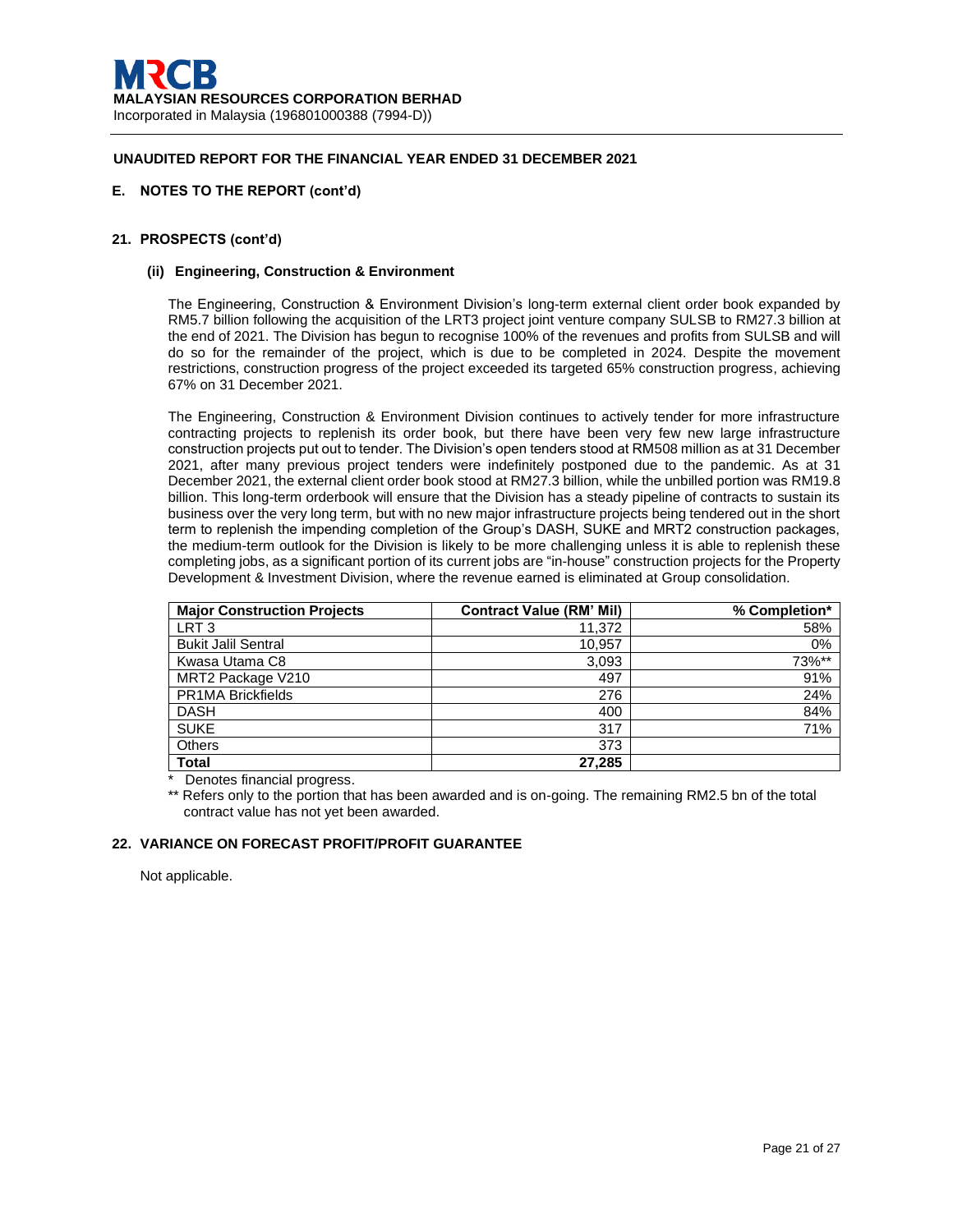# **E. NOTES TO THE REPORT (cont'd)**

# **23. EARNINGS PER SHARE (EPS) (cont'd)**

#### **Basic EPS**

The basic EPS is calculated by dividing the net loss in the financial period by the weighted average number of shares in issue during the financial year.

|                                                                                                     | <b>3 MONTHS ENDED</b> |                          | <b>12 MONTHS ENDED</b> |                          |
|-----------------------------------------------------------------------------------------------------|-----------------------|--------------------------|------------------------|--------------------------|
|                                                                                                     | 31.12.2021            | 31.12.2020<br>(restated) | 31.12.2021             | 31.12.2020<br>(restated) |
| Net profit/ (loss) for the financial period<br>attributable to the owners of the parent<br>(RM'000) | 75.205                | 28,262                   | 15.834                 | (177, 373)               |
| Weighted average number of ordinary<br>shares in issue ('000)                                       | 4,467,510             | 4.412.046                | 4.446.540              | 4,412,046                |
| Basic EPS (sen)                                                                                     | 1.68                  | 0.64                     | 0.36                   | (4.02)                   |

# **Diluted EPS**

The diluted EPS is calculated by dividing the net profit / (loss) in the financial period by the adjusted weighted average number of shares in issue during the financial year.

|                                                                                                     | 31.12.2021 | <b>3 MONTHS ENDED</b><br>31.12.2020<br>(restated) | 31.12.2021 | <b>12 MONTHS ENDED</b><br>31.12.2020<br>(restated) |
|-----------------------------------------------------------------------------------------------------|------------|---------------------------------------------------|------------|----------------------------------------------------|
| Net profit/ (loss) for the financial period<br>attributable to the owners of the parent<br>(RM'000) | 75,205     | 28,262                                            | 15,834     | (177,373)                                          |
| Weighted average number of ordinary<br>shares in issue ('000)                                       | 4.467.510  | 4.412.046                                         | 4.446.540  | 4.412.046                                          |
| Adjustment for warrants B ('000)<br>$\blacksquare$<br>Adjustment for ordinary shares not<br>-       |            |                                                   |            |                                                    |
| yet granted under Restricted Share<br>Plan ('000)                                                   |            | 11,301                                            |            | 11,301                                             |
|                                                                                                     | 4,467,510  | 4,423,347                                         | 4,446,540  | 4,423,347                                          |
| Diluted EPS (sen)                                                                                   | 1.68       | 0.64                                              | 0.36       | (4.01)                                             |

Warrants B were not included in the calculation for the financial period under review because the fair value of the issued ordinary shares as at 31 December 2021 was lower than warrant B's exercise price. Accordingly, there is no bonus element in the outstanding shares for the purpose of computing the dilution.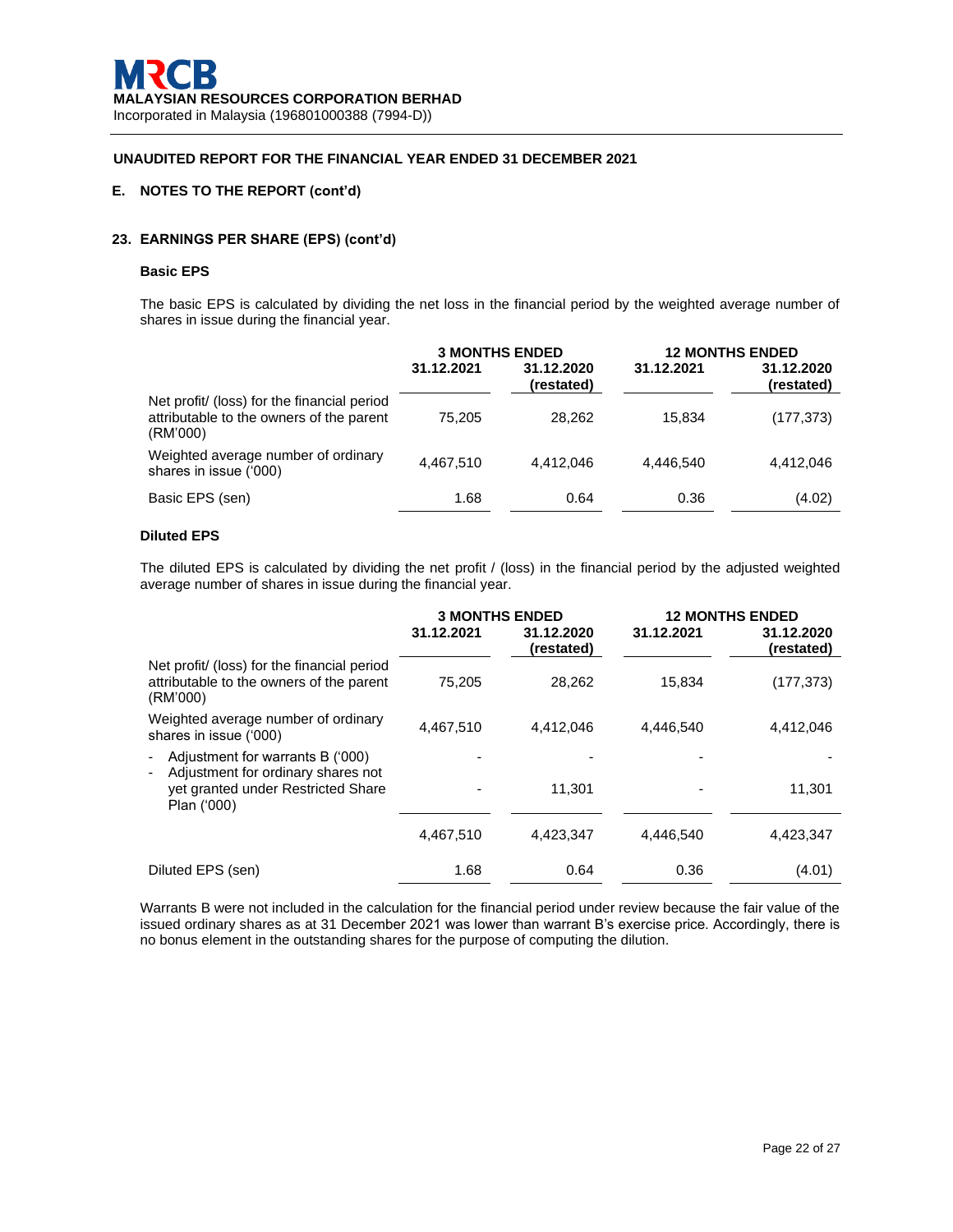## **E. NOTES TO THE REPORT (cont'd)**

## **24. TRADE RECEIVABLES**

#### Exposure to credit risk, credit quality and collateral

Given the varied nature of the Group's customer base, the following analysis of trade receivables by type of customers are considered the most appropriate disclosure of credit concentration.

| (RM'000)                                                                                                 | As at<br>31.12.2021 | As at<br>31.12.2020 |
|----------------------------------------------------------------------------------------------------------|---------------------|---------------------|
| Property development                                                                                     | 114,377             | 78,864              |
| <b>Property investment</b>                                                                               | 22,721              | 20,310              |
| Engineering, construction & environment*                                                                 | 909,619             | 159,838             |
| Facilities management & parking                                                                          | 4,560               | 5,601               |
| <b>Others</b>                                                                                            | 2,848               | 3,624               |
|                                                                                                          | 1,054,125           | 268,237             |
| Trade receivables include retention sums for contracts,<br>under engineering, construction & environment | 688,329             | 128,369             |

\* The increase in trade receivables for the financial year 31 December 2021 in Engineering, construction & environment division is attributable to SULSB being consolidated in the 4<sup>th</sup> Quarter of 2021.

### Impairment losses

(a) Property development

Generally, property units sold are progressively invoiced and settled by end-buyers' financiers posing minimal credit risk. The Group experiences a low risk of default from its property development activities as sales of development units are made to a large number of property purchasers with end financing facilities from reputable end-financiers, and the ownership and rights to the properties revert to the Group in the event of default. In view of that, the Group has not recognised any further impairment losses in respect of trade receivables arising from its property development.

(b) Engineering, construction & environment

The Group is exposed to significant concentration of credit risk to a few customers, mainly consisting of Government-linked Companies ("GLCs"). The expected credit loss rate on the amounts outstanding from GLCs are determined subsequent to considering the capacity of the GLCs in meeting their contractual cash flow obligations in the near term and the economic and business conditions in the longer term.

The closing allowances for trade receivables of the engineering, construction and environmental segment as at 31 December 2021 was RM49.3 million (31 December 2020: RM35.6m).

(c) Property investment and facilities management & parking

The Group applies MFRS 9 'Financial Instruments' simplified approach to measure expected credit losses which uses a lifetime expected loss allowance for trade receivables in its property investment and facilities management & parking segments.

To measure the expected credit losses, trade receivables have been grouped based on shared credit risk characteristics and the days past due.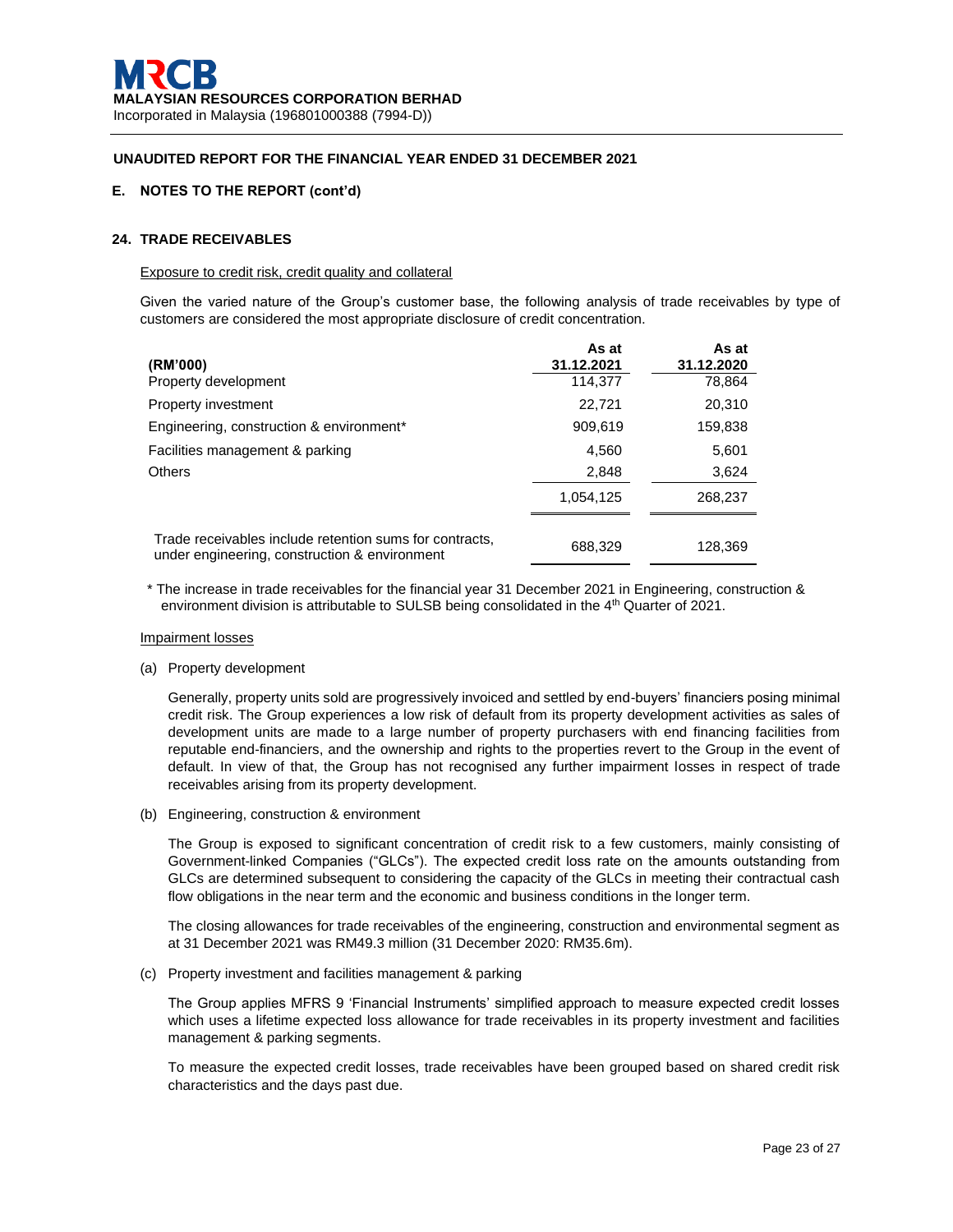# **E. NOTES TO THE REPORT (cont'd)**

# **24. TRADE RECEIVABLES (cont'd)**

# Impairment losses (cont'd)

(c) Property investment and facilities management & parking (cont'd)

The loss allowances as at 31 December 2021 and 31 December 2020 were determined as follows for trade receivables in the property investment and facilities management & parking segments:

The ageing of trade receivables of the Group arising from the property investment and facilities management & parking segments as at the end of the financial quarter under review were as follows:

| (RM'000)<br>31.12.2021                                     | <b>Gross</b> | <b>Individual</b><br>impairment | <b>Expected</b><br>loss rate | <b>Collective</b><br>impairment | <b>Net</b> |
|------------------------------------------------------------|--------------|---------------------------------|------------------------------|---------------------------------|------------|
| Not past due                                               | 340          |                                 |                              |                                 | 340        |
| Past due                                                   |              |                                 |                              |                                 |            |
| - less than three months                                   | 4,324        | (201)                           |                              |                                 | 4,123      |
| between three to six<br>$\overline{\phantom{a}}$<br>months | 4,100        | (381)                           |                              |                                 | 3,719      |
| between six months and<br>$\blacksquare$<br>one year       | 4,503        | (568)                           |                              |                                 | 3,935      |
| - more than one year                                       | 14,014       | (12, 220)                       |                              |                                 | 1,794      |
|                                                            | 27,281       | (13, 370)                       |                              |                                 | 13,911     |
|                                                            |              |                                 |                              |                                 |            |
| 31.12.2020                                                 |              |                                 |                              |                                 |            |
| Not past due                                               | 874          |                                 |                              |                                 | 874        |
| Past due                                                   |              |                                 |                              |                                 |            |
| - less than three months                                   | 5,307        |                                 |                              |                                 | 5,307      |
| between three to six<br>$\overline{\phantom{0}}$<br>months | 3,214        |                                 |                              |                                 | 3,214      |
| between six months<br>and one year                         | 4,900        |                                 |                              |                                 | 4,900      |
| - more than one year                                       | 11,616       | (8, 876)                        |                              |                                 | 2,740      |
|                                                            | 25,911       | (8, 876)                        |                              |                                 | 17,035     |

The closing allowances for the Group's trade receivables in the property investment and facilities management & parking segments as at 31 December 2021 reconcile to the opening loss allowances as follows:

| (RM'000)                                  | As at<br>31.12.2021 | As at<br>31.12.2020 |
|-------------------------------------------|---------------------|---------------------|
| Opening loss allowance as at 1 January    | 8.876               | 7.041               |
| Impairment loss recognised                | 4.906               | 1,859               |
| Impairment loss written off               | (50)                |                     |
| Impairment loss reversed                  | (362)               | (24)                |
| As at 31 December 2021 / 31 December 2020 | 13.370              | 8.876               |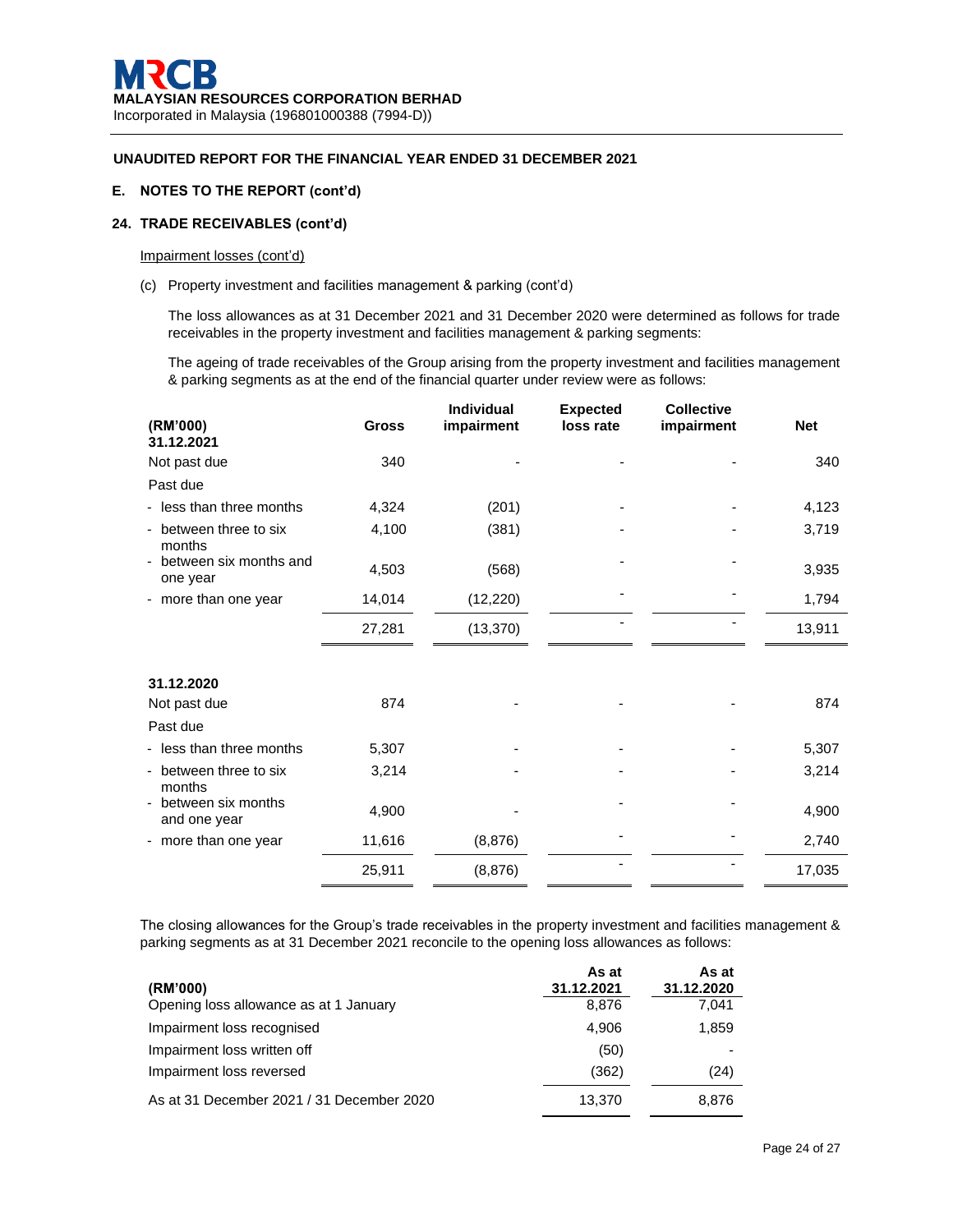# **E. NOTES TO THE REPORT (cont'd)**

# **25. PRIOR YEAR ADJUSTMENTS**

During the financial year under review, the Group made prior year adjustments in relation to IFRIC Agenda Decisions that have been concluded and published as stated in Note 1.

The financial effects arising from the Group's prior year adjustments are as follows:

| RM'000                                                        | As previously<br>reported | <b>Prior year</b><br>adjustments | As restated |
|---------------------------------------------------------------|---------------------------|----------------------------------|-------------|
| At 1 January 2020                                             |                           |                                  |             |
| <b>Consolidated statement of financial position</b>           |                           |                                  |             |
| Assets                                                        |                           |                                  |             |
| Deferred tax assets                                           | 84,394                    | 2,001                            | 86,395      |
| Inventories                                                   | 963,153                   | (35, 375)                        | 927,778     |
|                                                               |                           |                                  |             |
| <b>Equity and liabilities</b>                                 |                           |                                  |             |
| Retained earnings                                             | 460,716                   | (26,152)                         | 434,564     |
| Non-controlling interests                                     | 31,901                    | (1, 143)                         | 30,758      |
| Deferred tax liabilities                                      | 76,953                    | (6,080)                          | 70,873      |
|                                                               |                           |                                  |             |
| At 31 December 2020                                           |                           |                                  |             |
| <b>Consolidated statement of financial position</b><br>Assets |                           |                                  |             |
| Deferred tax assets                                           | 93.161                    | 1,450                            | 94,611      |
| Inventories                                                   | 852,281                   | (36,170)                         | 816,111     |
|                                                               |                           |                                  |             |
| <b>Liabilities</b>                                            |                           |                                  |             |
| Retained earnings                                             | 241,103                   | (27, 382)                        | 213,721     |
| Non-controlling interests                                     | 10,727                    | (615)                            | 10,112      |
| Deferred tax liabilities                                      | 76,791                    | (6.723)                          | 70,068      |
|                                                               |                           |                                  |             |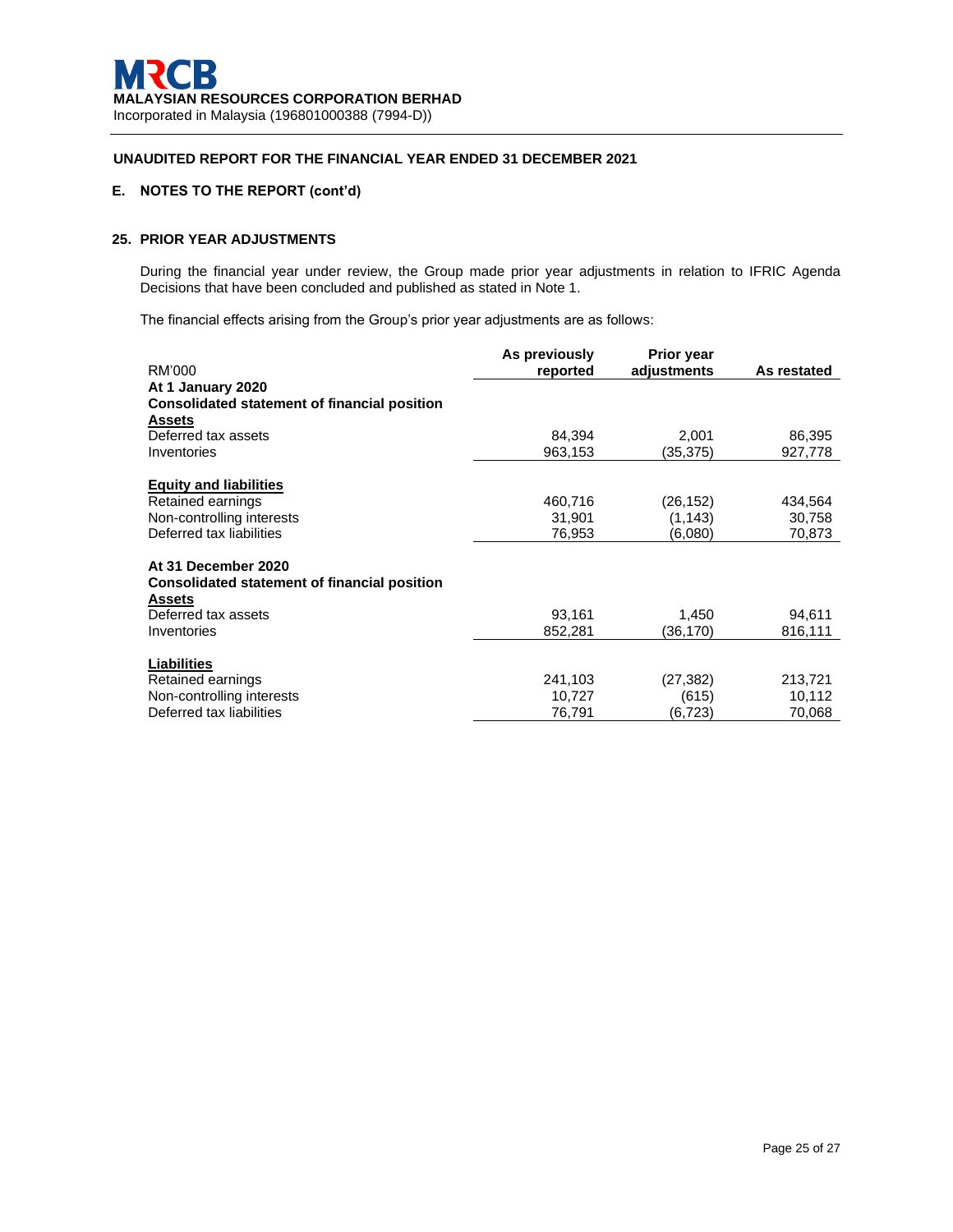# **E. NOTES TO THE REPORT (cont'd)**

# **25. PRIOR YEAR ADJUSTMENTS (cont'd)**

The financial effects arising from the Group's prior year adjustments for the consolidated statements of comprehensive income are as follows:

|                                                                                                         | As previously | <b>Prior year</b> | As          |
|---------------------------------------------------------------------------------------------------------|---------------|-------------------|-------------|
| RM'000                                                                                                  | reported      | adjustments       | restated    |
| <b>Consolidated statements of</b><br>comprehensive income<br>12 months ended 31 December 2020           |               |                   |             |
| Expenses                                                                                                | (1,360,967)   | 13,315            | (1,347,652) |
| Loss from operations                                                                                    | (117, 258)    | 13,315            | (103, 943)  |
| Finance costs                                                                                           | (55, 187)     | (14, 110)         | (69, 297)   |
| Loss before tax                                                                                         | (152, 916)    | (795)             | (153, 711)  |
| Income tax expenses                                                                                     | (22,950)      | 93                | (22, 857)   |
| Loss for the financial year                                                                             | (175, 866)    | (702)             | (176, 568)  |
| Total comprehensive loss                                                                                | (172, 039)    | (702)             | (172, 741)  |
| Loss attributable to equity holders of the<br>Company<br>Profit attributable to non-controlling         | (176, 143)    | (1,230)           | (177, 373)  |
| interests                                                                                               | 277           | 528               | 805         |
| Total comprehensive loss attributable to<br>equity holders of the Company<br>Total comprehensive income | (172, 425)    | (1,230)           | (173, 655)  |
| attributable to non-controlling interests                                                               | 386           | 528               | 914         |
| Loss per share (sen)                                                                                    |               |                   |             |
| - Basic                                                                                                 | (3.99)        | (0.03)            | (4.02)      |
| - Diluted                                                                                               | (3.98)        | (0.03)            | (4.01)      |